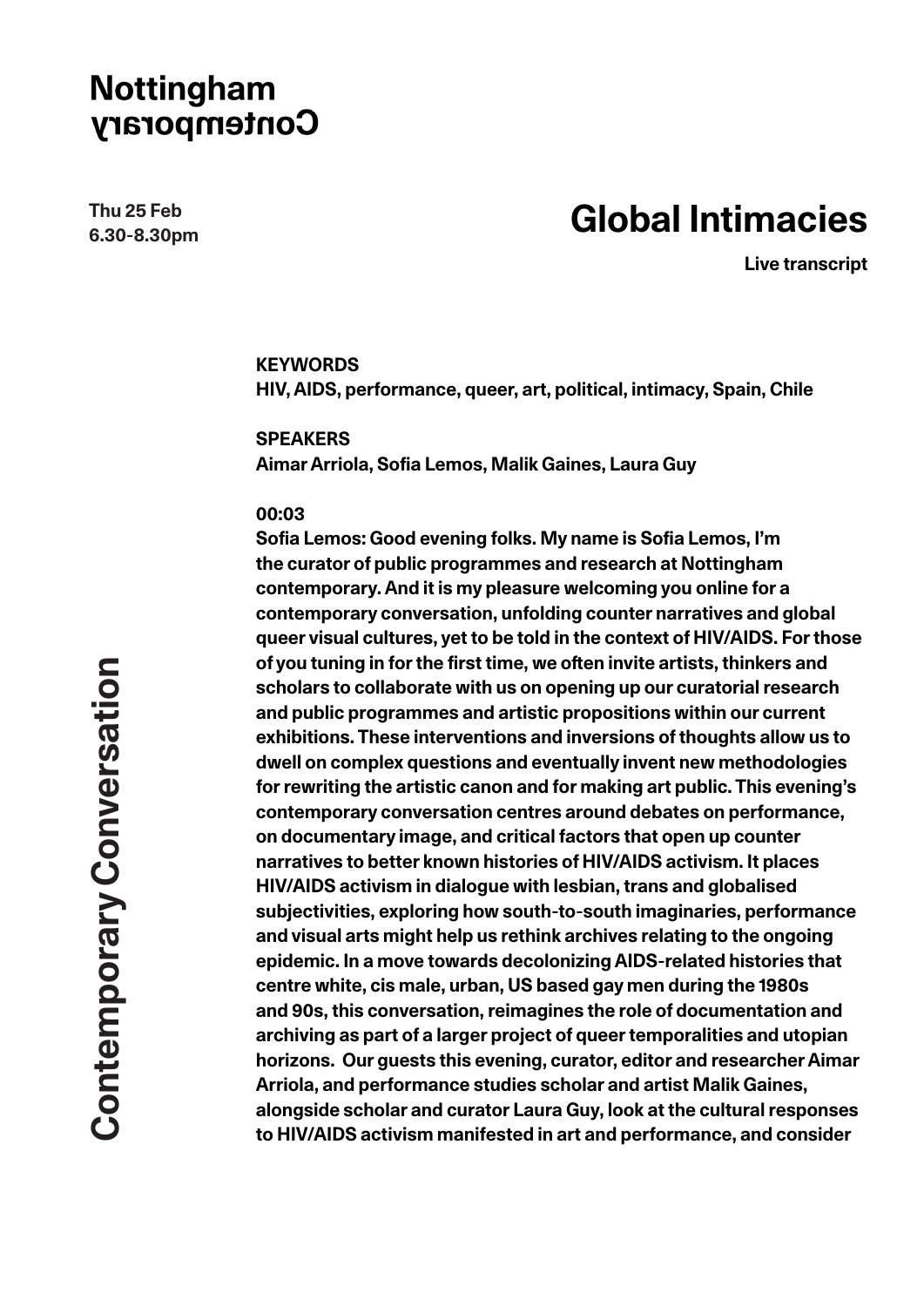**the important role that exhibition making and curatorial knowledge have in the pursuit of expanded modes of academic inquiry. They'll speak to a mode of address that makes audile the many silenced histories of community, of care, of intimacy in this globalised crisis, and how art can collapse these seemingly disparate, albeit synchronous and polyvocal histories. Playing on longer fragments of grassroots activism and the continuity of embodied knowledge that HIV/AIDS have as a space of thought, Aimar, Malik and Laura, turn to the practices of Latinx, black and brown queer artists and activists and their radical instantiations of queer time and place to question the very foundation of our meeting this evening: Can we speak of global, transnational intimacies that exceed the conditions of traumatic loss, of social death, and archival erasure in times of health crisis? Before introducing our guests, I'd like to share a brief housekeeping note. As you may know, our public programmes of talks, performances, and screenings seeks to create challenging environments where open mindedness and respect for each other's experiences and perspectives can foster awareness. I take this opportunity to show our gratitude to the University of Nottingham and Nottingham Trent University for generously and graciously supporting our events, as well as acknowledging my colleague, Ryan Kearney, who is supporting us this evening. So without further ado, I'd like to thank our guests this evening, Aimar, Malik, Laura, and introduce our chair. Laura is a writer, an editor, a curator based in Glasgow, where she's research excellence academic fellow in art history at Newcastle University, having previously held positions in contemporary art theory and curating at the University of Edinburgh, and critical studies for fine art at Glasgow School of Art and Goldsmiths, University of London. Her research on feminist and queer visual culture has appeared in various magazines and journals, most recently Aperture, women: a cultural review, and Third Text. She has published interviews and essays focusing on many artists working with moving image and photography, including Peggy Ahwesh, Jamie Crewe, Zoe Leonard, Pauline Boudry, Renate Lorenz, Charlotte Prodger, and Rehana Zaman. Over the past decade, she has collaborated with individuals, with community groups and cultural institutions to profile the work of photographers who documented queer lesbian communities in the US and UK, between the 1970s and 1990s, such as Honey Lee Cottrell, Tessa Boffin, Ingrid Pollard, Jill Posener, and Leon Mostovoy, and is in the process of writing** 



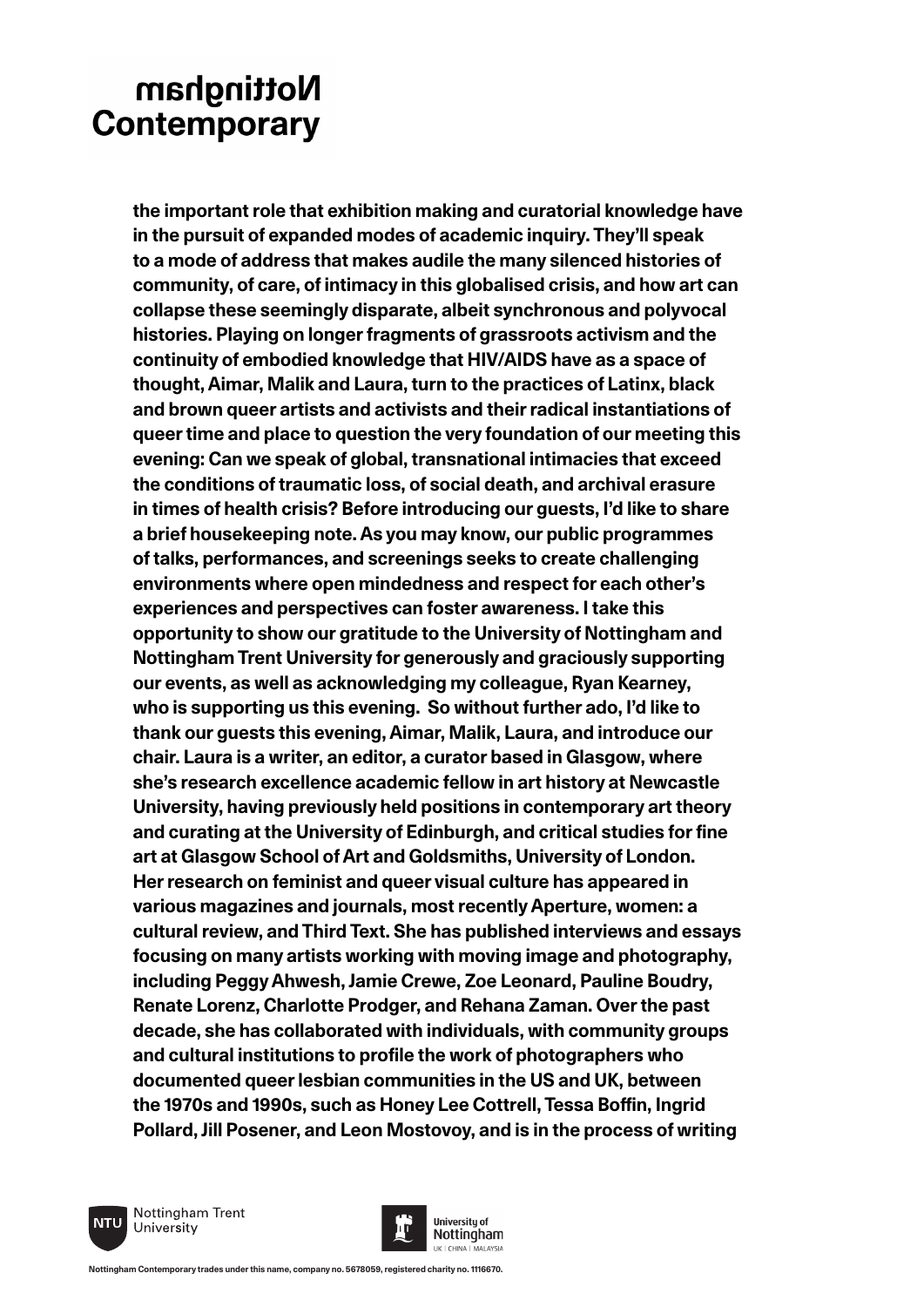**a monograph based on this research. So she's the editor of Phyllis Christopher: Dark Room, forthcoming with Bookworks, and a curator of an accompanying exhibition at BALTIC Centre for contemporary art. With Glyn Davis, she's also co-editor of Queer Print in Europe, a collection of essays due later this year on Bloomsbury. So without further ado, thank you so much for being here this evening. I hope you enjoy our conversation.** 

#### **05:16**

**Laura Guy: Thanks Sofia. It's a real privilege to be chairing this discussion between Malik Gaines and Aimar Arriola. Both speakers work at intersections of different disciplines and areas of critical inquiry. Gaines is a New York based writer and artist whose remarkable book, Black performance on the outskirts of the left, was published by NYU press in 2017. It's a book that examines the transformative dimensions of excessive and often ambivalent performances of racial and sexual difference. Arriola is a curator, editor and researcher from the Basque country whose practice often happens at a similar nexus of cultural production and political intervention. Before they start, I'm just going to spend a few minutes circling the terms that describe our meeting today. Global intimacy is a conversation organised by Sofia, and thank you to her and to Ryan Kearney, and the technicians at Nottingham Contemporary for making this discussion possible. Gaines and Arriola will present an aspect of their work for just under half an hour each, after which we will be, or they will be in discussion. So this week, I was reminded that it's almost a year since I flew from Glasgow, Scotland to Madrid, Spain to speak alongside colleagues at the ARCO international Art Fair. The occasion was the fair's curated section, a central exhibition and accompanying programme, focusing on Felix Gonzalez Torres' work, the Cuban born American artist, who's best known perhaps for a body of work that represents a profound meditation on the political contingencies of time, erasure, and loss, defined by a material and deeply personal experience of HIV and AIDS. Rather than present a survey, the exhibition, It's only a matter of time, sought to re signify Torres' work. It mapped lines of intergenerational influence, and overlapping aesthetic and political affinities, between a number of contemporary artists. A series of talks worked outwards from the curators' methodology, often focusing on the ways that institutional**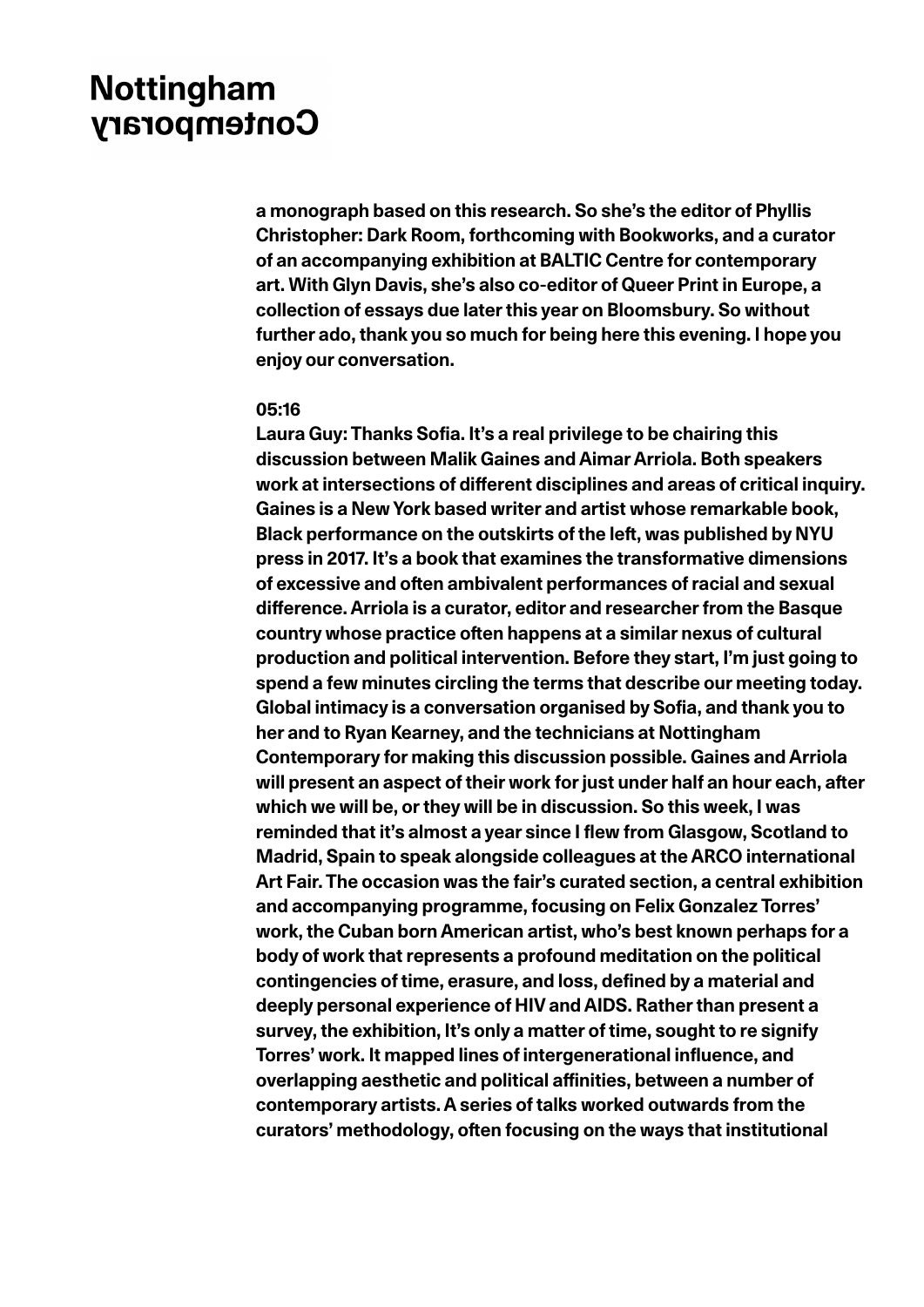**contexts, organised bodies of work, and the work of bodies, and paying attention to the material conditions that produce queer life and art, an attention that Torres' installations and sculptures demands. Established in the early 1980s, seven years after Franco's death in the context of the transition in Spain, ARCO, like many art fairs and festivals organised outside of Western contemporary art's main centres, is tethered to expressions of a kind of cultural internationalism, albeit a liberal one. Also, like other art fairs, its blatant role in the international circulation of artworks as commodities, and obfuscation of more heterogeneous and localised forms of cultural production, made for a profoundly loaded and sometimes contradictory context in which to examine the themes of the day. This was also compounded by mounting anxiety around the unfolding effects of Coronavirus, which served as an uneasy backdrop to our discussions that often centred the ongoing global crisis of HIV/ AIDS. Less than three weeks later, newly in lockdown, a friend forwarded me a disturbing image of the supersize commercial events venue where ARCO took place, with the grid of gallery booths replaced by a similar arrangement of hospital beds. By this time, the unintended connection between HIV/AIDS and COVID-19 that we had witnessed at the fair had began to ossify as one of the prevalent tropes framing responses to Coronavirus. As Theodore Kerr, a fellow panellist at the ARCO event would go on to address in POZ magazine at the end of that month, the wish to forge parallels between the two viruses risks a profound oversimplification of the history and current situation of AIDS, alighting, among other things, enormous disparities in political responses to the two separate global health events. At the same time, he wrote then, it gestured to the unique place that AIDS occupies in the collective psyche, as well as the ongoing effects of illness and trauma in the context of the HIV epidemic. These problematic parallels have amplified as the year progressed, and most recently here in the UK where I'm based, in light of the release of Russell T. Davies's, It's A Sin on the telly, a show that through five episodes offers a personal and admittedly partial account of HIV/AIDS, as experienced by a group of young gay men and their extraordinary beautiful friend Jill living together in London, England, over a 10 year period beginning in 1981. The series offers a moving representation of the effects of those early years of the crisis, more nuanced than most that have entered the British mainstream. And it offers a corrective to the absence of HIV/AIDS from Davies' own** 



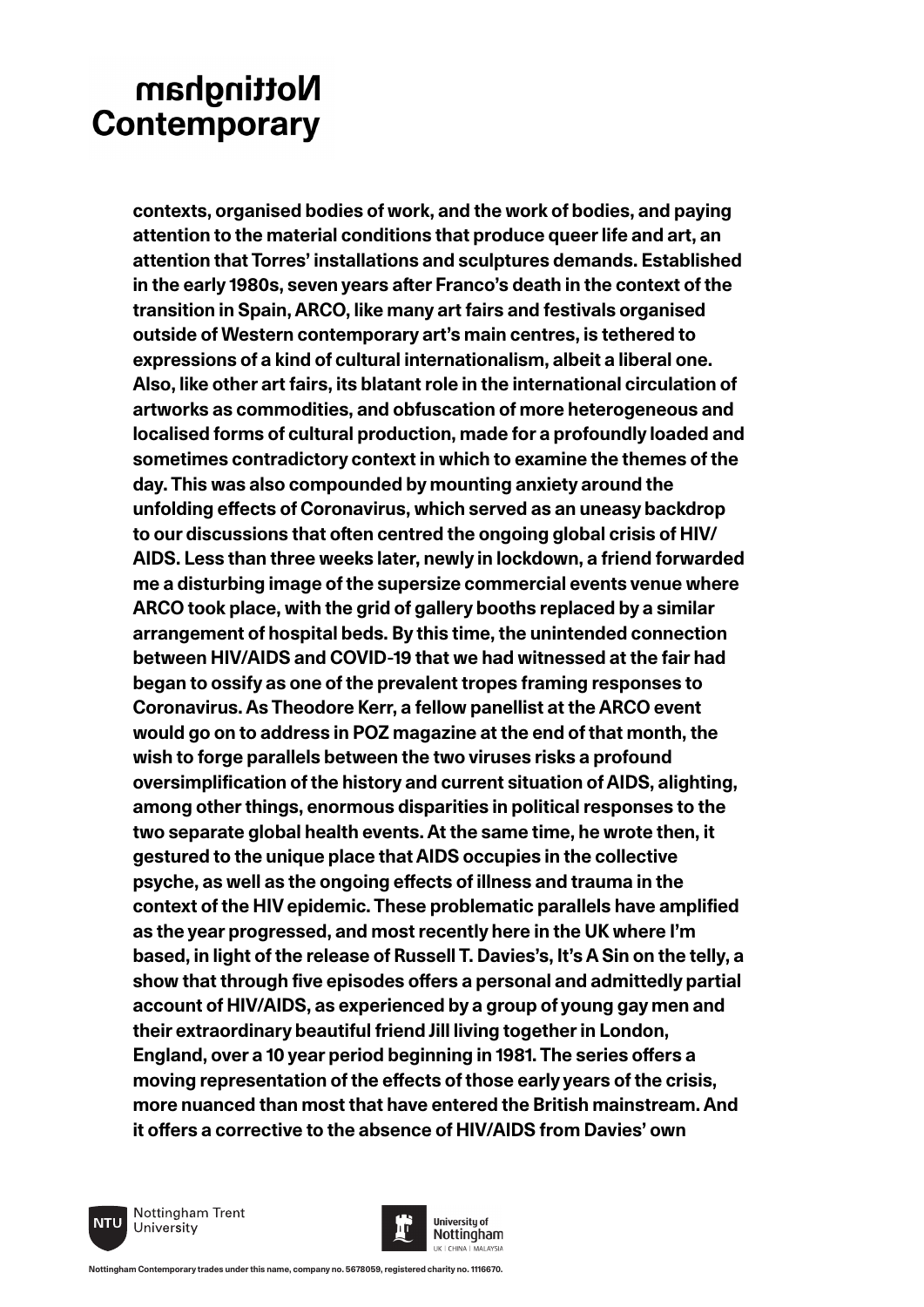**previous hit show Queer as Folk, first aired 22 years ago in February 1999. Yet It's A Sin is a narrow telling, exhibiting the same willingness to grasp at acts of heroism, participate in the erasure of political forces, and engage in the kinds of geographic and temporal bias that continue to shape established narratives around HIV/AIDS, and all of this has been magnified in the majority of responses to the programme. And anyway, we're not here to talk about the show. But with this rather anecdotal introduction, I wanted to frame some of the ways that Kerr has elsewhere identified, as his now over a decade long period of AIDS crisis revisitation, has been differently inflected during the past 12 or so months, and yet has continued to reproduce hegemonic structures privileging certain periods, places, and crucially bodies above others. Through their separate bodies of work, and in relation to a range of subjects, Arriola and Gaines both contribute to resisting such structures that organise the past and the present, and the relationship of the past to the present, often, offering up radical potentialities of transhistorical and transnational imaginaries. Their work also reminds me to be wary of perceptions of shared experience and mutual connection. How might a term like global intimacy seduce one into readymade fantasies about the political possibilities of deterritorialization as we navigate this encounter via zoom? Preparing for this talk a copy of the Against Nature journal, which I have here, dropped through my letterbox. Co-edited by Arriola, it was an unexpected moment of connection between two strangers, rare in the status of lockdown. The journal is beautifully produced, tactile, self consciously queer in form, and dedicated for this issue to the theme of migration, and to the subject of transnational rights and activism. When I wrote to Arriola to say that I have a copy, he responds from the Basque Country that he hasn't received this yet, reminding me that economic and geographic inequalities are as present in the international postal system, as they are the platform that we meet on today. And so with this missed connection, I'd like to introduce our two speakers, and I really look forward to hearing them in discussion after their presentations. Malik Gaines is an artist and writer based in New York. He is the author of Black performance on the outskirts at the left, a history of the impossible, and many articles and essays about art and performance. He performs and shows work in collaborations, including the group My Barbarian, which will present a survey of its work at the Whitney Museum in New York in 2021. Gaines is Associate**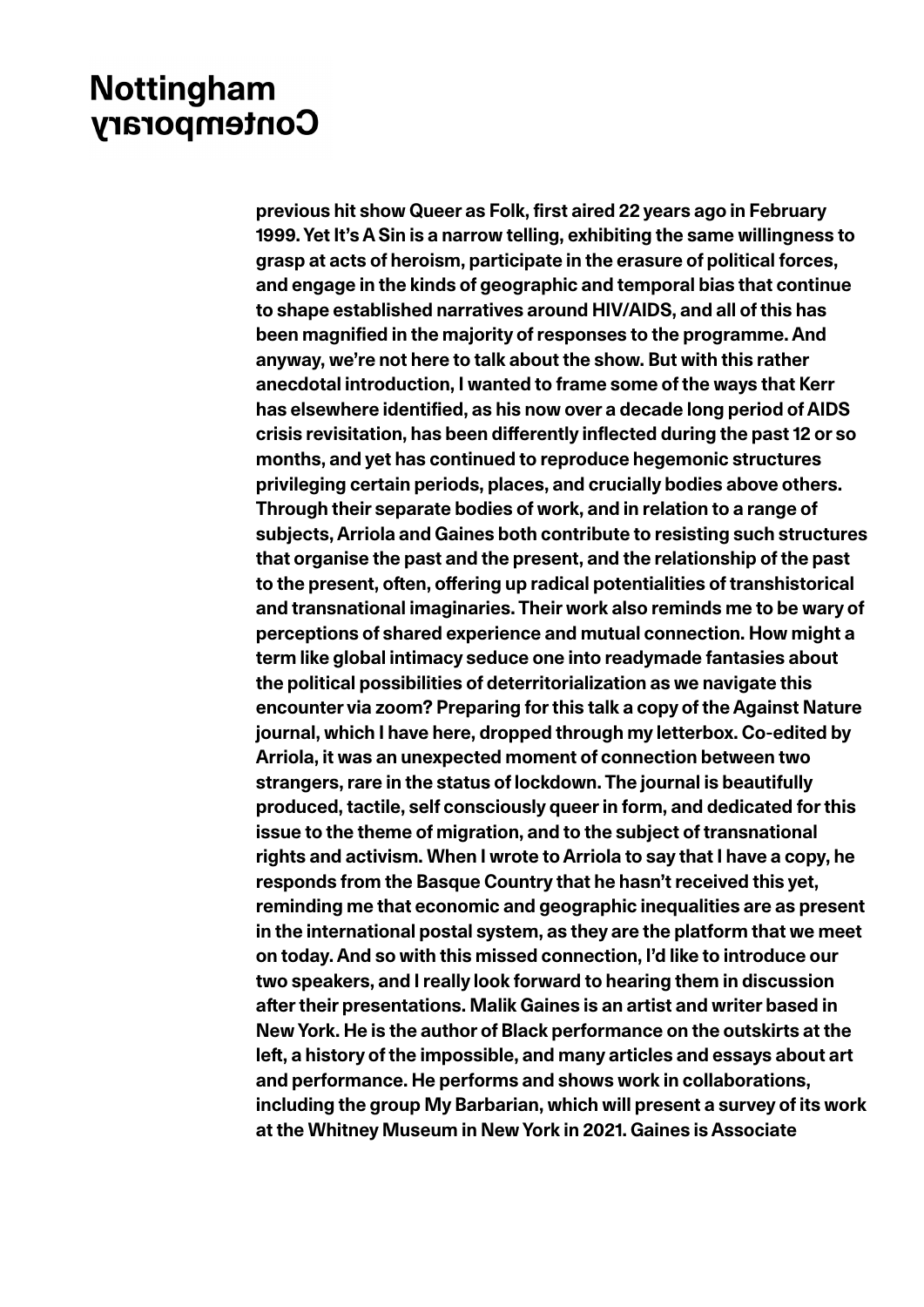**Professor of performance studies at NYU Tisch School of Art. Aimar Arriola works as a Azkuna Zentroa, Bilbao, where he is doing research and public programming on the notion of queer form. A graduate from MACBA's independent studies programme, Barcelona, Aimar holds a PhD in visual cultures from Goldsmiths, University of London, and has been a research resident at Reina Sofia, Madrid, Visual AIDS, New York, and X Central American biennial. He was a nominee for the 2012 ICI New York independent vision curatorial award. And since then, Aimar has organised exhibitions and events in The Showroom in London, and Tabakalera in San Sebastian, among others. As a member of the collective Equipo re, from 2012 to 2018, Aimar develop the long term, AIDS-revisitation project AIDS Anarchive. He is co editor of The Against Nature journal, a publication and events programme initiated by Council, Paris, that explores the concept of laws against nature. And so if I give over to Malik first, and then to Aimar, thank you both.**

### **15:05**

**Malik Gaines: Thank you so much Laura. And it's great to see you Aimar, I recall you giving my partner and I a tour around Bilbao some many years ago. And I'm happy to see you again now. And thank you, Nottingham Contemporary, Sofia and Ryan and all the folks there who have helped put this programme together. I have a little bit of a PowerPoint that I will share that allows me to talk through some of the ideas that Laura generously laid out in that opening. And I was just I was thinking about this collection of prompts, I was thinking about the actual term queer, something that is always sort of contested and renegotiated, approached differently from generation to generation. And stands for, you know, could be something very specific and could be just an entire field of relations. And as I've talked about this recently, with some of my friends and students and colleagues, I realised that for me, I orient that term, specifically, around when it came into use around HIV/AIDS, and how that coincided with my own biography. And this, this subject matter very often returns one to the personal. And for me, I think about just generationally, I think of this as one of those cases where generational position actually really matters. As someone who was born in the early 70s, and started having sex with guys, and moved out of my midsize town into a big city and went to college in 1991. And so my sort of sexuality and my sort of intellectual life and critical approach all** 



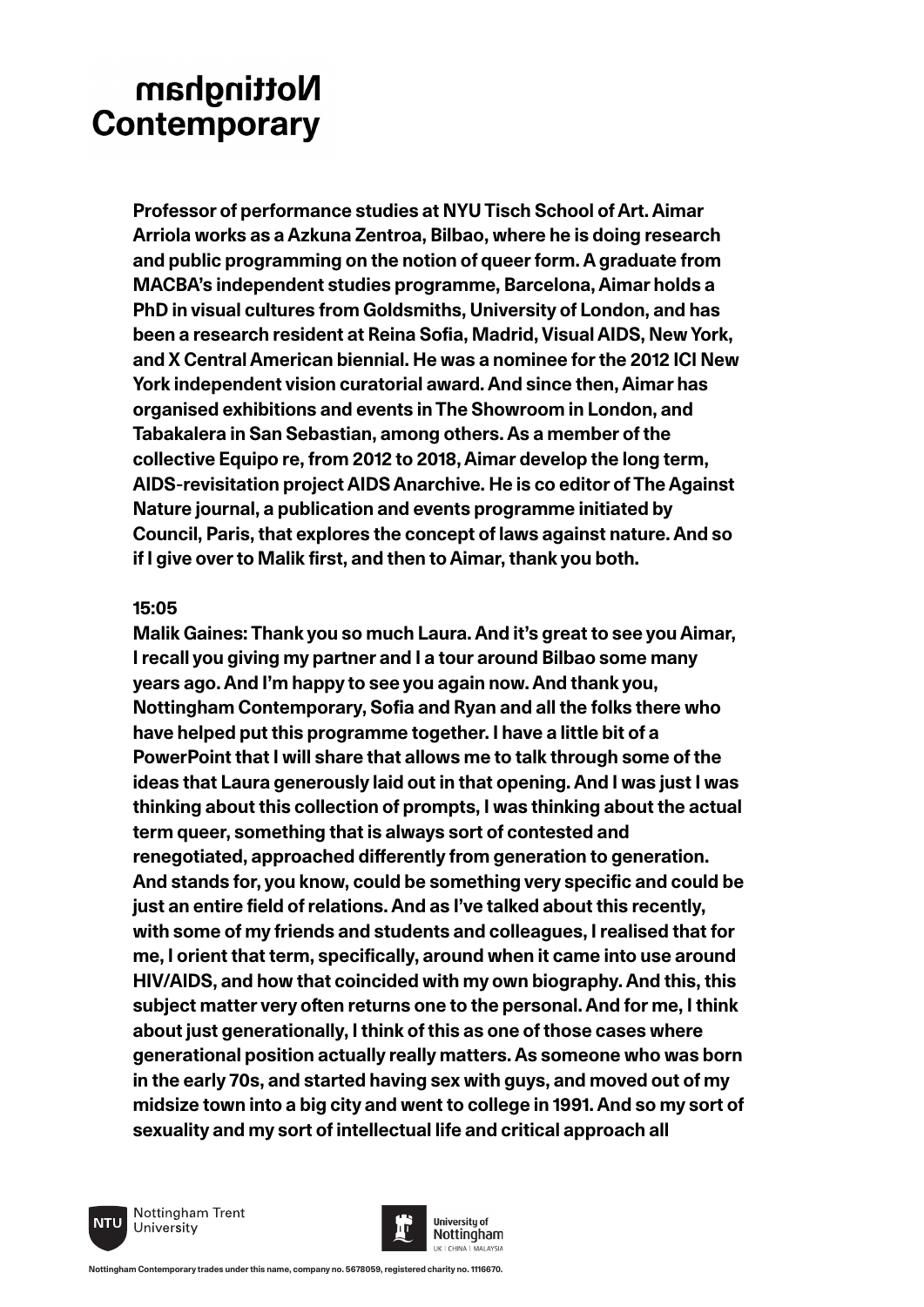**circulated around this moment of intense crisis. And it's hard to sort of separate those things for me. In my book, Black performance on the outskirts of the left, I was paying particular attention to the 1960s. And I was thinking about how do we periodize historic concepts like the 60s, something that, you know, announces a kind of radicalism, announces a kind of turmoil, announces a kind of experimentation, and also intense repression. And I wanted to think about time as space like, how do we take a temporal site and think of it as a political site, a kind of location? And in doing so, I thought really specifically about black and queer political performances, but had to struggle with language, like how how would queer have been used as a term in the 60s, it would be very different than how we use it in US academia, for example, now after queer theory. Someone like Reggie Dunigan, who's on the cover of my book, who was a member of The Cockettes performance troupe in the Bay Area, San Francisco Bay Area in California, and who died of AIDS in the 1990s. How would he have described his sexuality, right? How does this presentation get described in terms of gender, and all of these terms were fairly loose, and intentionally so in that moment of experimentation, where they were all in these kind of communal, hippie ecstatic projects together like the Cockettes performance troupe, which was, you know, a large collaborative effort of kind of hippie people on psychedelic drugs and other elements, demonstrating a kind of anti normative ethos in the streets and everywhere else. And in performance. Reggie said famously in a great documentary called The Cockettes about the Cockettes troupe. He says, the world for the most part is shit. With the wars, and the banks, and the corruption, and the lies, and the malls. Forget it. Just give me a torn dress, a hit of acid, and let's go to the beach. That's enough. That's a lot. So thinking about a figure like Reggie. The photo on the cover is actually a photograph from the 90s when Reggie is in sort of 60s drag. And I thought that sort of act of recreation or reenactment, and that kind of political and historical memory was actually really relevant to this project. This photo of Reggie is sort of a, from the height of The Cockettes. activities in 1971, out in public space with the baby of another Cockettes troop member, and this baby was sort of an honorary member of the troop as well. You know, some by ending my study, you know, around, you know, the early 70s, I escaped having to really take on HIV/AIDS in this work. And, but by in dealing with The Cockettes, and specifically in searching for these**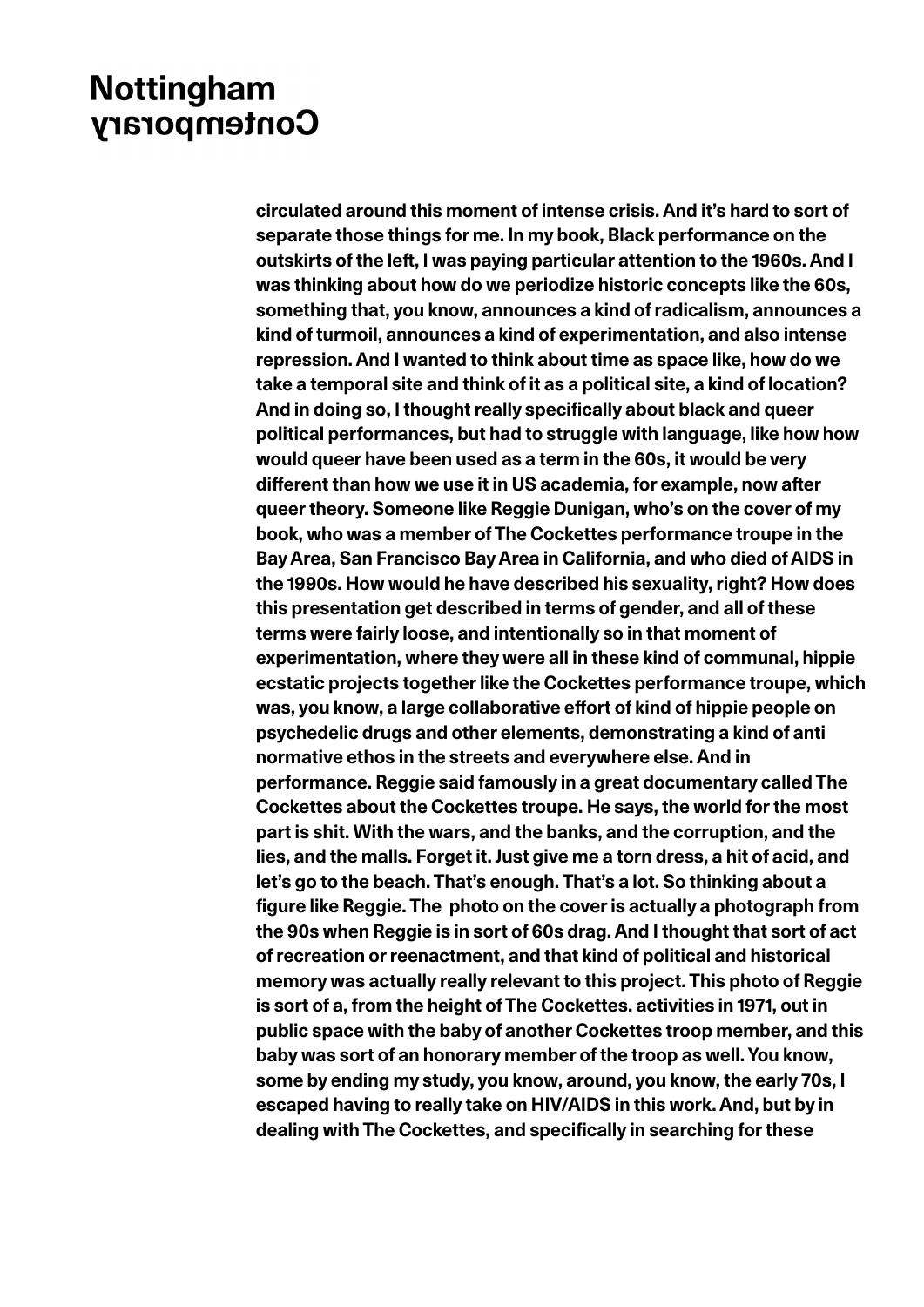**photographs later, I would have conversations with people who would say, you know, well, so and so had the negatives, but he died. But he's sent all the copies to so and so but they don't have a email, they have a fax machine. So I'll go over to their house later and see if they have them. And it was really sort of tracing an archive, through this community, which had an incredible rupture in it. Many members of The Cockettes are deceased, some from AIDS, some from other causes. And in fact, you know, many members of black radical organisations that I traced at the time have also died, faced political violence, or any other number of causes. And so not to sort of romanticise dying of AIDS as a kind of, you know, revolutionary death. I did find that interesting, interesting is the wrong word, sort of, you know, telling, the kind of brutality with which a kind of radical life can meet its end. And then, of course, I write extensively about Sylvester, who is the most famous member of The Cockettes troupe. And in this work, I was really interested in how, as in the last photograph, this troupe was producing what maybe later and queer theory got described as anti normativity, a kind of, you know, resistance to the norms that inscribe a kind of heterosexual order of time and space on all operations. And they were out in the street, they were on stage, they were on film, there were at protests, they were in the park, they were in their commune, and they were in their private spaces. And here you see Sylvester listening to a classic Victrola, in a kind of interior setting. And so I was really interested in how queerness operates as something that takes over space, operates in the public, transforms, not only what the kind of exchange is, and the economies of the public, but how a body may appear or become legible in that kind of operation. But also, there was no distinction between public and private, in many cases, the interior, the intimacies of the body, they were all an extension of this kind of anti normative project. Sylvester died in 1988, of AIDS, but before then had a you know, successful and important and memorable disco career, music career, you know, not limited to disco, of course, some really incredible rock and r&b albums. And then culminating in some incredible disco hits, some of which are played on the series, It's A Sin, which I watched a little bit of last night. And that kind of club space, right, that place of liberation at the club signifies, in gay life, and especially, you know, pre social media, pre internet, queer life, gay and queer life. So in this, you know, incredible disco career, Sylvester is this remarkable figures sort of, without a kind of** 



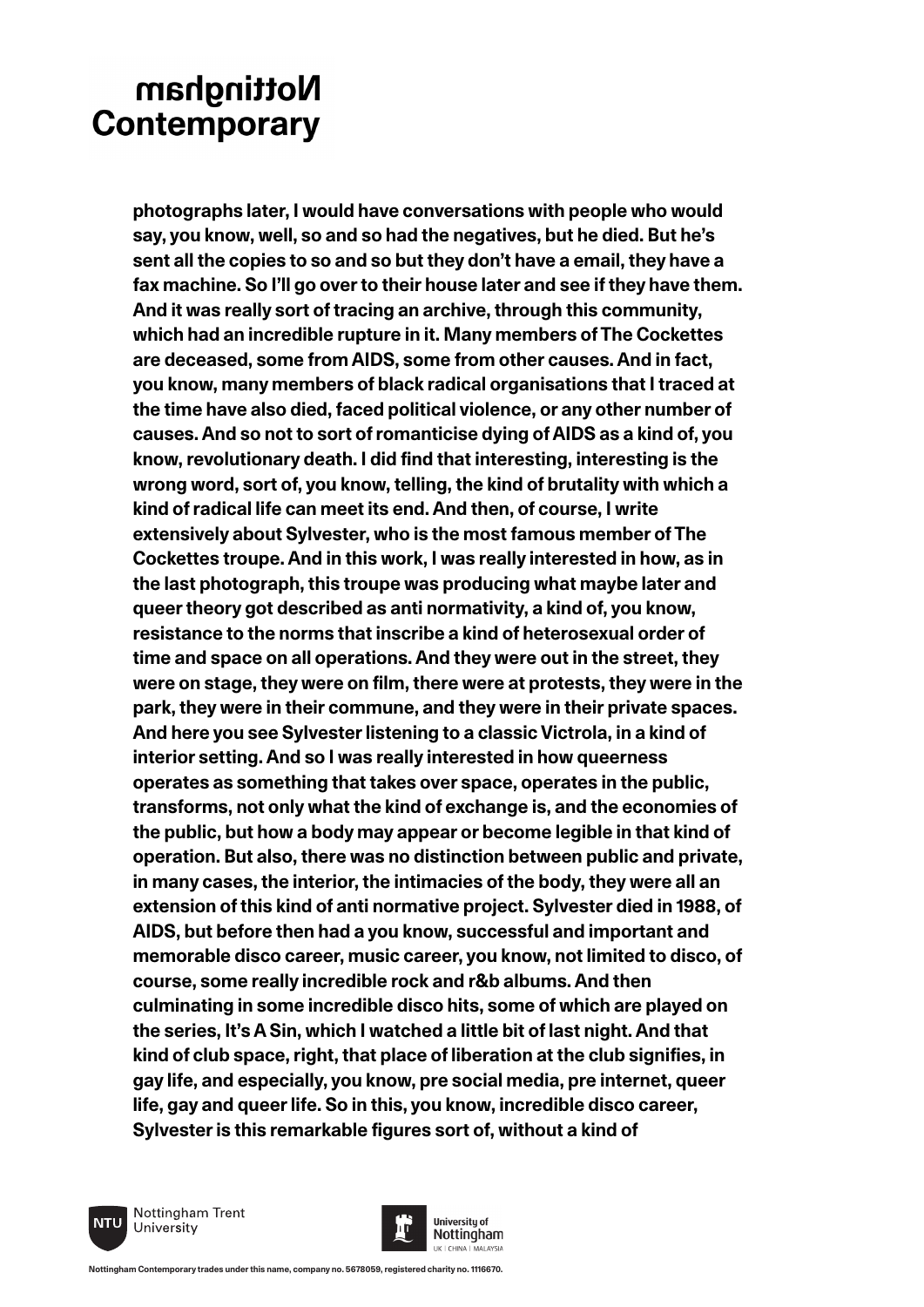**recognisable gender and engaged in a kind of amplification of a of a community. That's this sort of liberated scene emerging in San Francisco and other areas. And as in the hit song Stars, there's a sense that this kind of anti normative or celebratory exploration of the sexualized self is extraordinary. He says, you know, you are a star, everybody is one. At the same time in the club, everything is a kind of field of relations. The song You make me feel mighty real, of course is Sylvester's, perhaps most well known hit. And I spent a little time in my book sort of, you know, doing a kind of literary study of that song, and thinking about how the idea of being itself, the instantiation of a subject in relationship to an object, that meaning is made in that relation, there is no you or I or me, there's only the feeling of being real, that you and I enact together. And in the disco club, that's a relation bound to physicality, it's bound to dancing, it's bound to sociality on that kind of intimate level. But it's also connected to sex as this song demonstrates, later, Sylvester, you know, goes into kind of some breathy exclamations, that suggests, you know, a kind of physical intimacy on that level. And, you know, these were sexualized scenes, right? And so I wanted to think for this talk a little bit about that orientation that I bring to this question where HIV and AIDS have not been, you know, I'm not an expert on either the sort of epidemic history, nor have I focused on that as a kind of condition for aesthetic production, but it has circulated through everything I've studied from that kind of queer perspective. And so I wanted to think in this context about how queerness in its flexibility and mobility and contestation, you know, in conversations I have, you know, my students or younger people want to take that, want to think about queerness as not tied to specific genitals, specific acts, that make a kind of gender legible, or create a kind of biological basis for what it means to be queer. And I understand that completely. There's no point in saying that gay sex is in and of itself radical, because you put one thing inside of another thing, that obviously is beside the point of what queer can offer for us. However, the condition at this time, where queerness, you know, I came to understand queerness in relationship to queer nation and other kinds of activist organisations responding specifically to the absolute devastation of the AIDS crisis and the sort of, you know, political, governmental collapse of, you know, adequate response, and a society that, you know, is deeply homophobic and violent towards the people who were also being immediately, were, it turned out through sexual**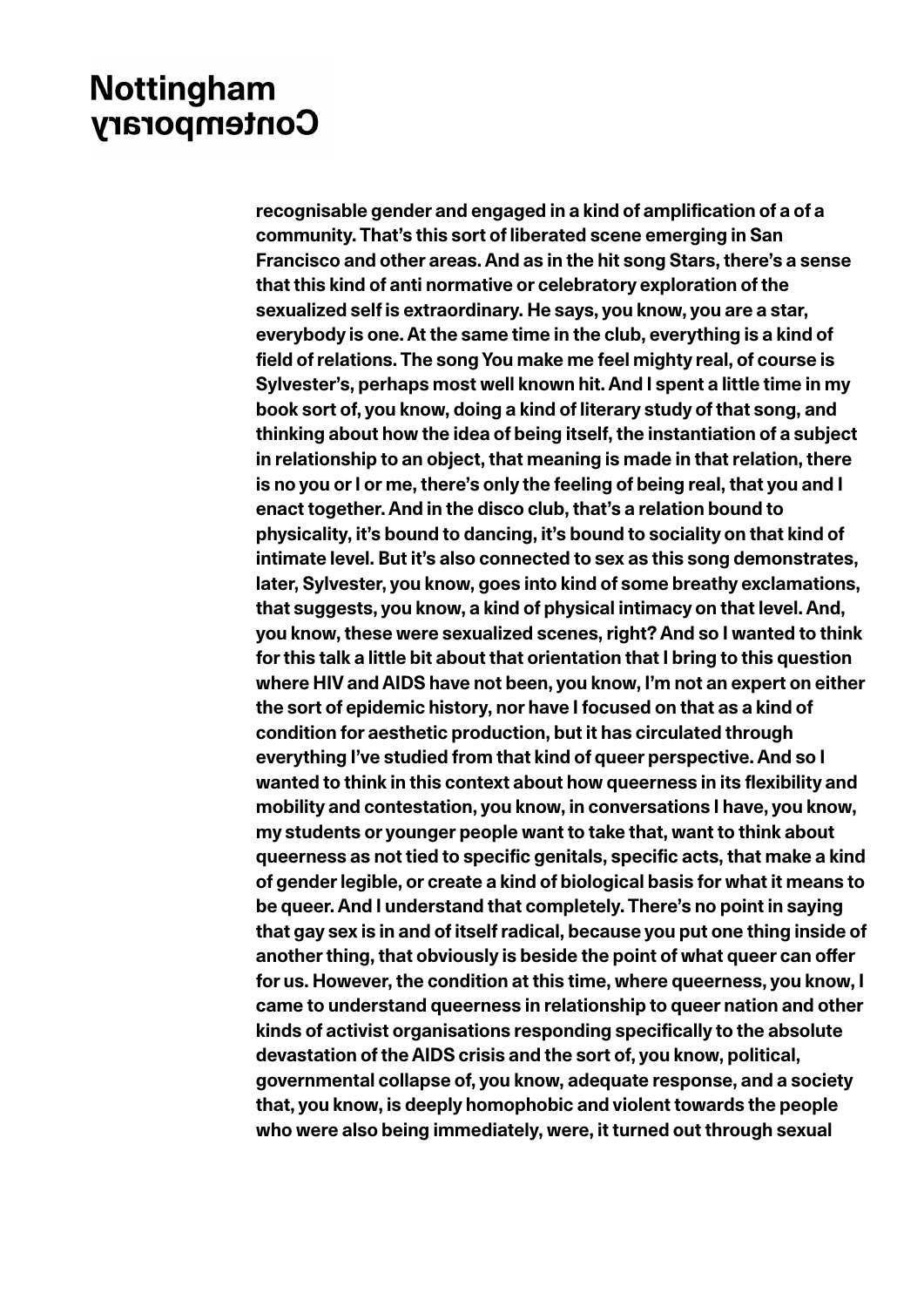**transmission were the most susceptible in that moment of the crisis. So there is something about a kind of outlaw sexuality, a kind of sexuality, inclusive of sexual acts, that a kind of culture at large, violently opposes and condemns. And the sort of AIDS pandemic served, in many ways as a kind of, you know, form of capital punishment to retaliate against anti normative sexualities, either as kind of subjectivities or identities, or even as just a series of acts that people do together in the dance club, or in the street, or in the alley, or in the home, or in the apartment, or wherever else. So for me, queerness because of this, because of the way AIDS and HIV insistently appear, for me, in relationship to this question, queerness does have something to do with this position of a kind of contested outlaw sexuality. We can speak you know, extensively about how this overlaps with the production of blackness or forms of black expression, or the kind of prohibitions or requirements applied to black sexuality in the United States, in the afterlife of slavery and everywhere else. There's a lot to be said around that kind of combination. And I think Sylvester is a really good example of how we might think through those collusions. But from that point, I wanted to sort of turn to another artist who had similar generational perspective who you know, is alive. Right. Ron Athey is sort of a legendary performance artist who came out of that sort of LA club scene, who, you know, I saw him dance at a experimental club called cinematic in the early 90s. And he has just opened a retrospective curated by Amelia Jones, the performance art historian at participant, Inc, nonprofit gallery in Manhattan. And it's a retrospective of 40 years of work, it's really incredibly done. And it sort of takes me through historically, you know, the time between then and now that Athey has traversed. And I always have, I have a series of kind of like personal anecdotes that I always bring into this conversation from, you know, high school to forward, I can save those for our chit chat if they seem apt. So you know, this exhibition collects a number of theatrical costumes, and ephemera, photographs, and artworks that were all part of a these incredible performances, many of which refer back to his childhood in a kind of emphatic religious tradition where he was a kind of living saint. And after leaving that tradition, he brought that attention to sort of ritual and transcendent theatre, to his own performance work. But also, Athey is known for a lot of ritualised acts in his performances that also connect fetish and BDSM cultures and other kinds of queer expressions. And so there is often penetration, there has been, you** 



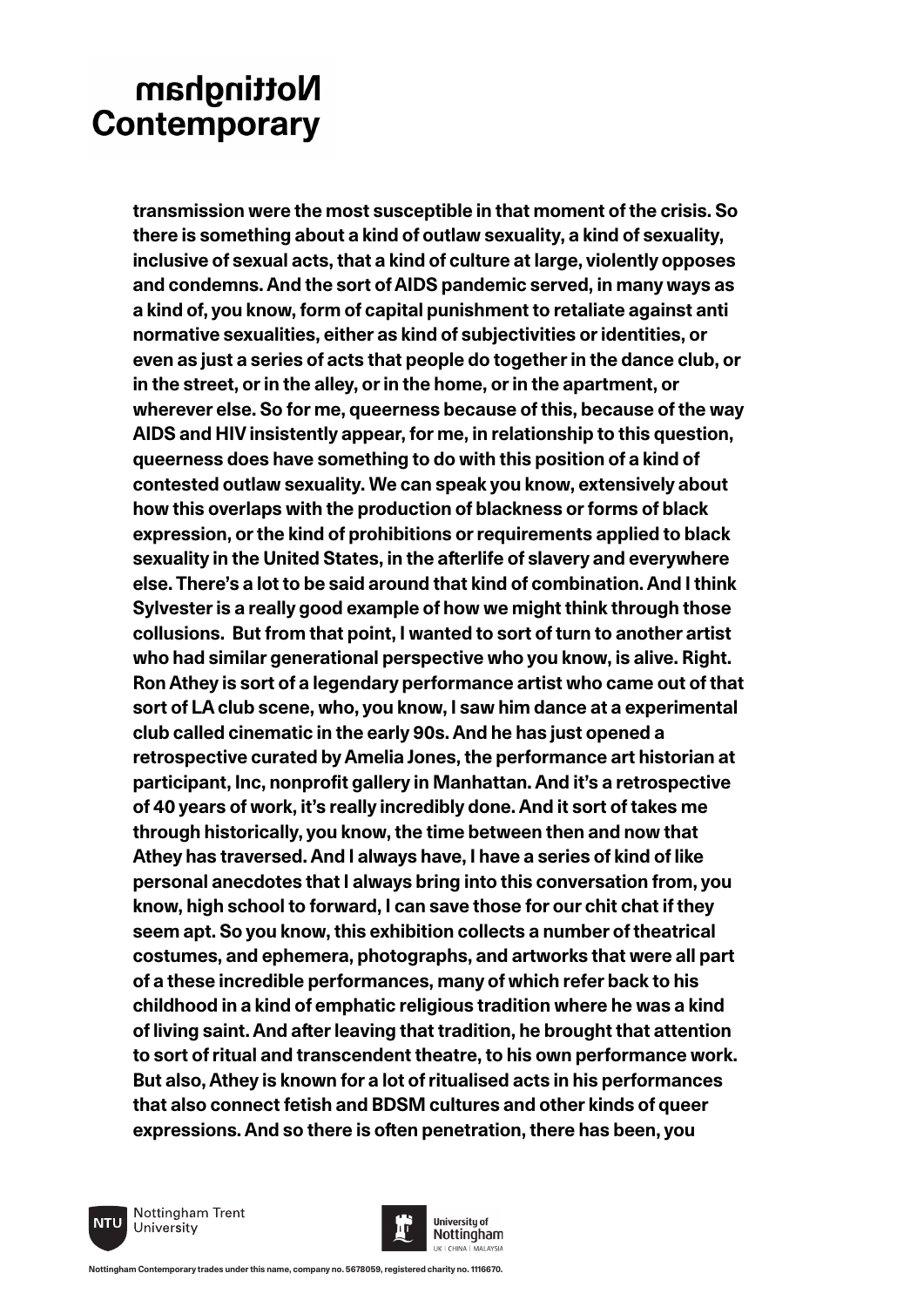**know, cutting or other kinds of forms of kind of sacred ritual that is both sort of sexualized, and points to the kind of limits of the body that we see in endurance and those kinds of performance traditions that Ron really helped organise. There's a, you know, a set, there's a collection of ephemera in this exhibition relating to one of the sort of famous cases in the US culture wars that Ron was a part of, he had done a performance, you know, and you know, at the time, surrounded by the AIDS crisis, this was not sort of irrelevant. His work, was central to his work we did a talk in, in my university department earlier this week. And he talked about, you know, these, these details of the time, like, you have to spend all of your time visiting friends in the hospital. But for him, it was important not to just visit the popular friends, because they have other friends visiting, you have to think about who is unpopular, and go to their rooms and sit with them. And so this kind of distribution of labour, that so many people picked up around caring for each other, and around organising politically, circulates around all of this work. And in this case, many viewers might know this, but I'll just recap quickly, he had done a performance at a important Art Centre in the Midwest, the Walker Art Centre, that involved a project that he did and has done repeatedly including at a performance at Participant Inc last week, where the sort of cut is made, and then prints using blood on paper towel are, are made by attendants who then hang them on lines above the performance. And in this case, in 1994, when of course, there was, you know, a legitimate fear around how is AIDS transmitted, but also of course, kind of a lot of hysteria, connected to questions of sexuality around it. As you know, it somehow got out, that as sort of his exaggerated version of the performance was described to the press. And the implication as that this artist had, you know, callously had AIDS infected blood dripping all over the performance space and that it was dangerous to audience members, you know, really not true, not true description. And this was spun into the political scene. This here is a famous segregationist senator, Jesse Helms, who's now deceased, who brought Ron's image into the senate chambers and used it in his campaign, you know, sort of a broad anti queer campaign, but also part of the US rights campaign to defund the arts, there was a question about a grant that had gone to the Walker Art Centre that had some government support, so to dismantle that agency that funds art, and there are other prominent cases around this time dealing with similar content. So here you see Ron, kind of like a**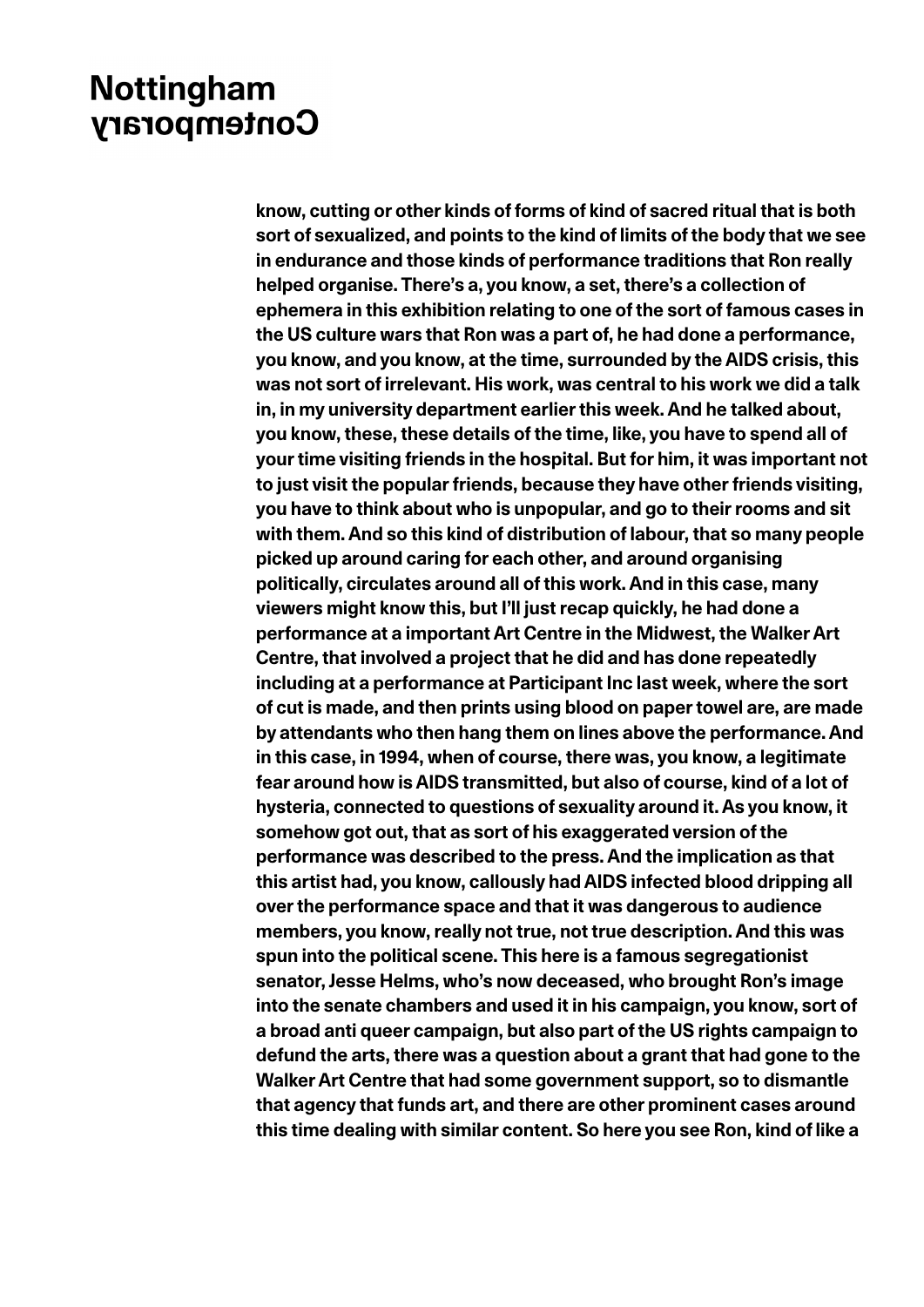**Saint Sebastian, ritually used in this kind of public ceremony. And, you know, Ron, of course, is alive and Jesse Helms isn't. So there is the kind of way that there are, there are a number of different possibilities of ways to imagine living through this kind of crisis. And also attending to what actually happened is very much a part of that. Here's an example of one of those prints where he adapts kind of Minoan Crete, figure from Minoan Crete that has some kind of ceremonial meaning to him. And here's a video in the exhibition of the actual performance that was so disruptive in the first instance. So and finally, I just wanted to flip through some images from one of the art collectives that I work in. This one is called A.R.M. It's an acronym for the first names of the members of the group, Alexandro Segade, Robbie Acklen and Malik Gaines, and we're, you know, it's my partner and collaborator, and I, and another friend and collaborator, who is significantly younger than us, who was born in 1989, at this moment where we were just sort of coming into the world. And we have different relationships to HIV, and different generational perspectives to that. And so much, the projects that we've done, have been really interested in taking up gay historical archives and thinking about them through these bifurcated generational perspectives. This, for example, is a project called Fire Signs in which we, for a residency on Fire Island, a sort of, you know, historically queer vacation Island in New York. We reenacted photographs from another collective of artists, who in the 40s and 50s made a series of photographs together on Fire Island and other historically gay places. They were called PaJaMa, which is an acronym for Paul Cadmus, Jared French, and Margaret French, all of whom are kind of, you know, painters of the WPA is like the period during World War Two, when the government supported a lot of art. And so they're kind of associated with that era, too, all three painters, and to kind of, you know, throuple. And so we just simply reenacted a number of these photographs. And those we've shown, for example, just as photographs is an installation at DD 55 Gallery in Cologne. And, but we've also transformed it into the other projects such as performance poses, where we physically put ourselves through reenacting a number of the dynamics that come up in this intergenerational exchange around a kind of utopian/dystopian queer space. This one, this version of this performance was at the Whitney Museum in New York. And finally, the last project we worked on was called Blood Fountain. And we had thought about how, what would** 



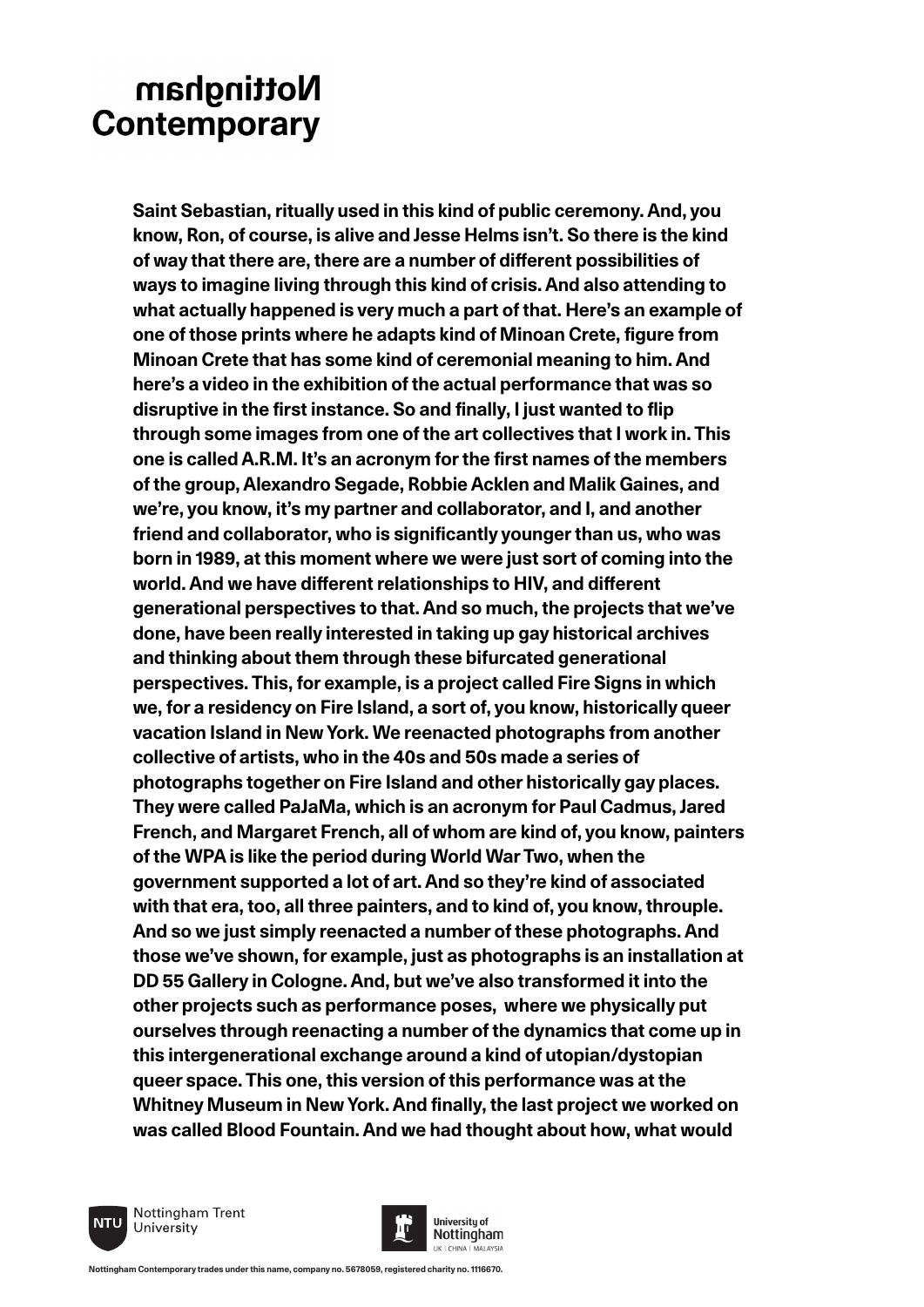**an AIDS Memorial really look like? There's one here in New York City, that's a very, it's recently dedicated. It's a very austere, white, kind of minimal Plaza, with the kind of, you know, designy, triangular, trellis and engraved, quote, or a sort of large, substantial engraved text by Walt Whitman, that was designed by Jenny Holzer, the artist, in the ground. And, you know, there's a passage in the book by Sarah Schulman who wrote Gentrification of the Mind, which really connects, you know, questions of real estate specifically in New York, for example, how the West Village and Harlem, you know, were cleared out by this crisis, how apartments became available, and how those became you know, engines for gentrifying those neighbourhoods. And she says, Well, what would an AIDS Memorial really look like? It would actually look like a fountain of blood, and so we played with that image to create a kind of blood fountain. So we did this performance on the Highline, which is an elevated you know, park on a former train track on the west side of Manhattan in a you know, deeply gentrified neighbourhood, it crosses the Meatpacking District, which used to be where people would cruise on the back of meat trucks in the dark, the piers that people know from shows like Pose and others that was important queer, and queer of colour, and black queer meeting ground. And this is in the shadow of the Hudson Yards, this giant, you know, boomdog old development in Manhattan. And we wanted to sort of make an anti monument, what would a kind of anti Memorial look like? We came up with this idea of sort of like gargoyles, you know, figures on a kind of fountain, and using a kind of red fluid that we could all share that could circulate through all of our bodies through the armature of our costumes, that could represent that kind of idea of a blood fountain. This, you know, it was complicated, the apparatus was leaking, and there's red fluid everywhere. So this is something that we could even, you know, sharpen more as a performance. But this was a good sort of test run of it. The score that we re-enact is a kind of 45 minute track that constructs and deconstructs a particular pop song from the time it was called Blame it on the rain, and it was by Milli Vanilli, who were a group that, you know, were popular for a couple years, won Grammys, and then it was revealed that they had lip synced and weren't the actual singers of their material. And that was kind of like a famous incident of the late 80s, early 90s, this kind of lip synching group. So for us to kind of react reenact this historical period, that kind of question of lip synching seems like a great**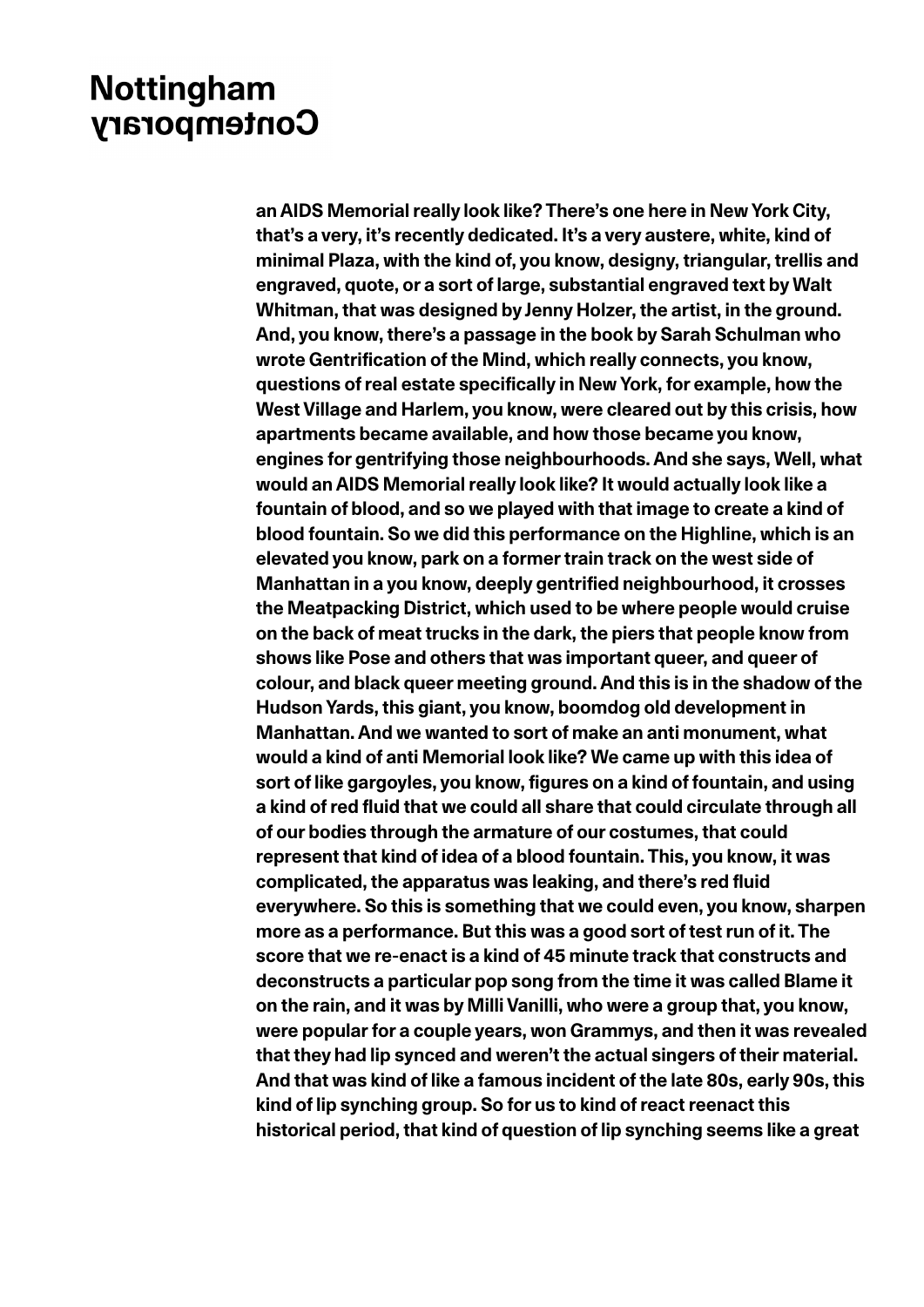**way to approach it. And the song is literally from '89 when Alex and I were in high school and when Robbie was born. So we deconstruct and reconstruct that song with sort of monologues, audio, ambient sound, I recorded a jackhammer that was busy at work in the early AIDS Memorial, for example, and use that as kind of a rhythmic element, and the song comes apart and comes back together with the audio accompaniment, that includes, you know, various kinds of disclosures or refusals to disclose, and a kind of consideration of some of the sort of real estate issues that surround this work. Maybe I could just let the audio play for like a minute. Then I'll turn it over to Aimar. [music plays] All right, so you get a sense of how that part comes together. There's a, there's a kind of choral piece where we ask the question based on, you know, a participant in the group a conversation they had had, where they met someone who, with whom they had had a sexual encounter many years before, before they discovered they're HIV positive. And this person, he and this person had a conversation that kind of went, do you think that I infected you? Do you think that I infected you? And this caught the conclusion that it doesn't matter, it doesn't really matter. So that formed a kind of chorus and another series of actions in this performance. And so this is something we might return to in the future, and, you know, is perhaps the most kind of spectacular and sort of direct journey I've taken into the midst of the ongoing crisis and reality that is HIV/AIDS. You know, importantly, the current state of pharmaceuticalisation was also something we discussed, in this piece quite a bit. And in the US, of course, those of us who have jobs are the ones who have health insurance, and then we can have prep or you know, a preventative medicine prescribed that is very expensive, and it gets covered. And so this is another basis for class disparity in the management of these kinds of health questions. So I can stop my presentation there and pick up any of these topics as we continue with this conversation. Thank you.**

### **46:59**

**Aimar Arriola: Yeah, I'm ready to go though. I have to say I could spend another full hour listening to Malik. This was a Yeah, reminder, I still need to get hold of a copy of your book, which probably came out while I was completing my PhD, and I had no eyes beyond my literature. So I'll do that soon. And, yeah, so thanks, of course, Malik, Laura, for the splendid** 



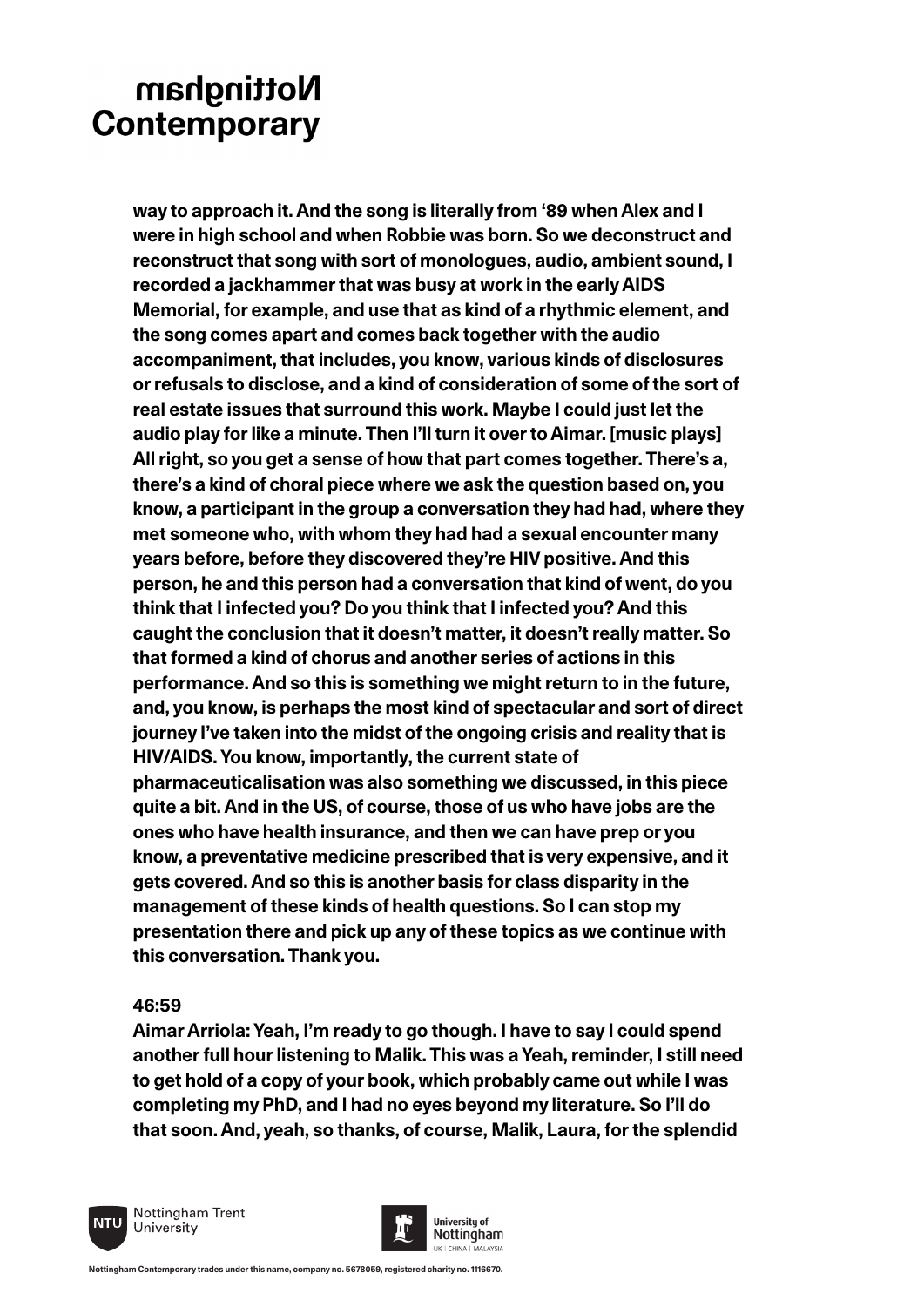**introduction, and Sofia, Ryan, and everyone else at Nottingham Contemporary for putting an event together against all odds. Before we begin, Laura, picking up on your intro, just in case, you want to have more elements to maybe extend the inter notes into a full essay. So that you know that later this month, I mean, later in March, MACBA Barcelona is opening a new sort of the next big sort of survey show of Felix Gonzalez Torres, which will go on until later on in September and on. And for the first time, as far as I know, making a real effort to situate Felix's work within a wider framework of post colonial discourse, and stressing his connections, I mean, the connected histories between Spain and Americas as they are sort of present in his own biography and connecting his work with specifically ideas on ideas from the Martinican writer Edouard Glissant, the notions of opacity I mean, which are so relevant in relation to Felix. So, yeah, if things get better, you might want to come to Barcelona, in Summer to check out the show. So um, I was thinking that in consideration of our audience and those unfamiliar with my work, which will be many as I don't have any sort of major published work, and unless they know me, they don't know what I do. I thought that I was sort of focus my presentation on basically introducing my work on AIDS, my recent work on AIDS, and specifically the project AIDS Anarchive as which, as Laura has, has said, I've been working on as part of my one of the collective endeavours in which I'm also involved, Equipo re for the last seven years. Just to give a sense of the yeah, the scope of the work that I've been doing and the kinds of materials that I've been looking into. So I've been doing cultural work on the ongoing HIV epidemic as a practising curator and an academic, maybe academic is a big word, as a doctoral researcher I will say, as I'm someone who situates maybe, definitely not in academia, maybe around academia. And specifically, I've been researching and telling stories about the cultural production, the visual and performative production surrounding the epidemic, both in Spain, and Chile, specifically in Spain, and Chile, two countries that are part of my own biography, and which are determined by a common, a common trajectory as countries that have gone through rampant dictatorships, and the ways in which that condition manifests in the archive. So, and I've been doing as I said, these work under two overlapping umbrellas, my collaborative independent research project AIDS Anarchive, and a practice led PhD in visual cultures at Goldsmiths, London, which I completed two years**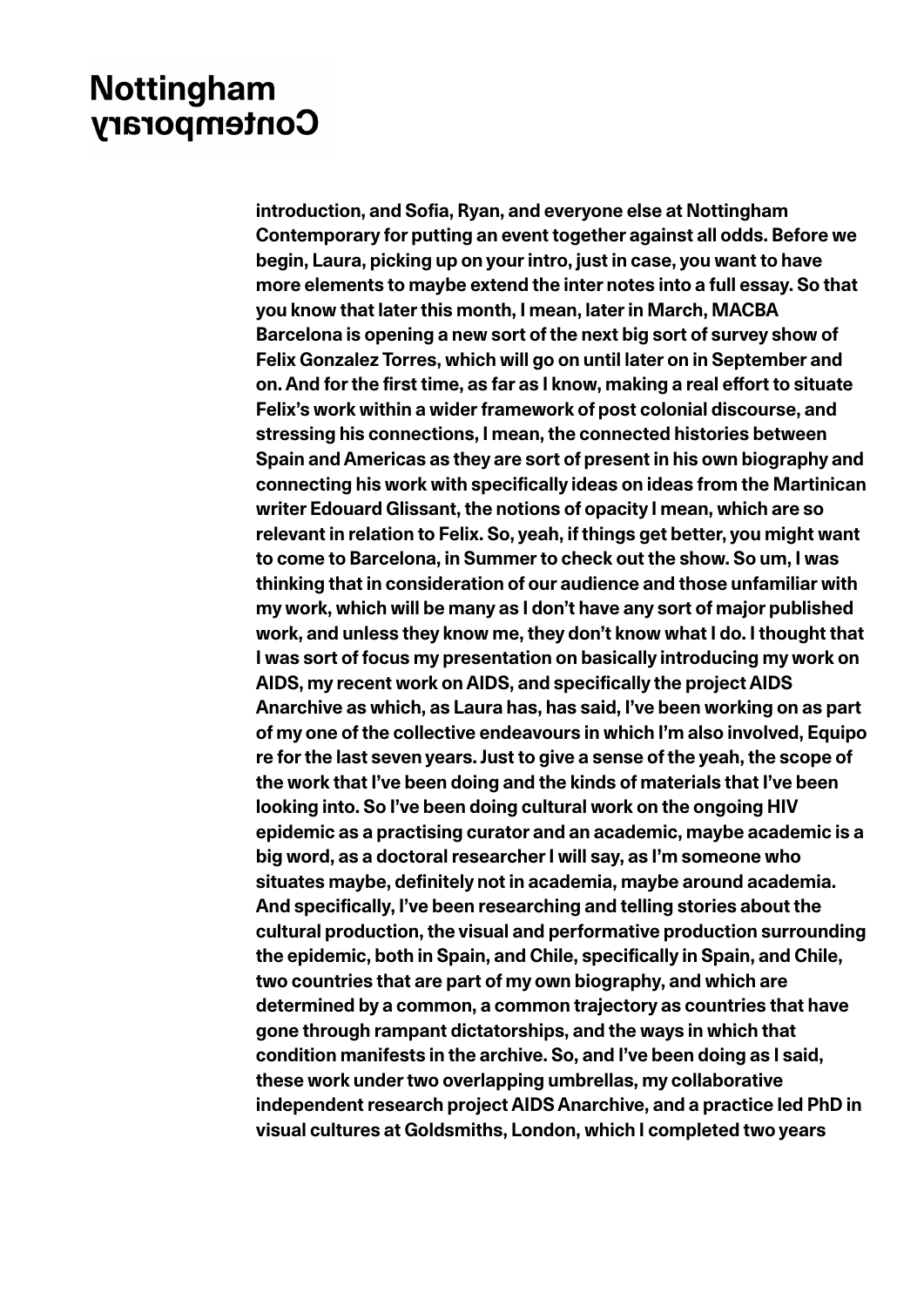**back personally. And to set in play words, I would say that the goal of both projects was one and the same, to expand existing work on AIDS through geography, and language, and culture, and representation. And, of course, the overall context, the work that I've been developing is the so called ongoing AIDS crisis revisitation, which has been described by many, including our dear friend Ted Kerr to describe the current effort of many to reassess the political legacy of AIDS in the AIDS archive through the lens of the present, and at the core of my project is the fact that too often the work being done, the work done in the past and the work still being done within this AIDS crisis revisitation sort of era still privileges experiences from mainly the US and centrally North Europe, ignoring other realities. And as, among other formalizations, the work that I've done with my collective has included seminars, workshops, publications, and you see in this first image, just the collage of a number of screengrabs of events that we've organised in the last few years. Yeah, each time I talk about the the collective, of the collective project, I like to show a picture of the three of us, Nancy, Linda and myself. This is us in the yep, conference presentation, the press conference of one of the exhibitions that we did in San Sebastian, so as I said we've done a number of events, including the stage of three different exhibitions, one in the Basque Country, another one in Madrid, and another one, the third one in in Barcelona. This one is the one that we did in 2019 in MACBA, as part of part of a wider programme of the institution of sort of looking back at the 1990s, and specifically, the year 1992, which was the year in which the countries sort of, the year in which the country entered the European Union and stage a number of macro events, including the Olympics in Barcelona, the celebration of the European Capital of Culture in Madrid, and the expo in Seville, as a way to sort of boost the modernization of Spain after the transition. And we did a project that looked specifically to the history of the HIV crisis and responses to the crisis in the city of Barcelona, including the yeah, the little known little known local experiences such as the Barcelona division of ACT UP, that only worked for a couple of years, that is still remains unresearched, or the visit that Keith Haring did to the city in 1989, and the impromptu mural that he sort of offered to the city and is now in MACBA's collection, oddly enough. Yeah, in in terms of my doctoral work, and in connection to what I just said, it was important for me to conduct the project in London, that is at the, I'll say the heart of the global networks of** 

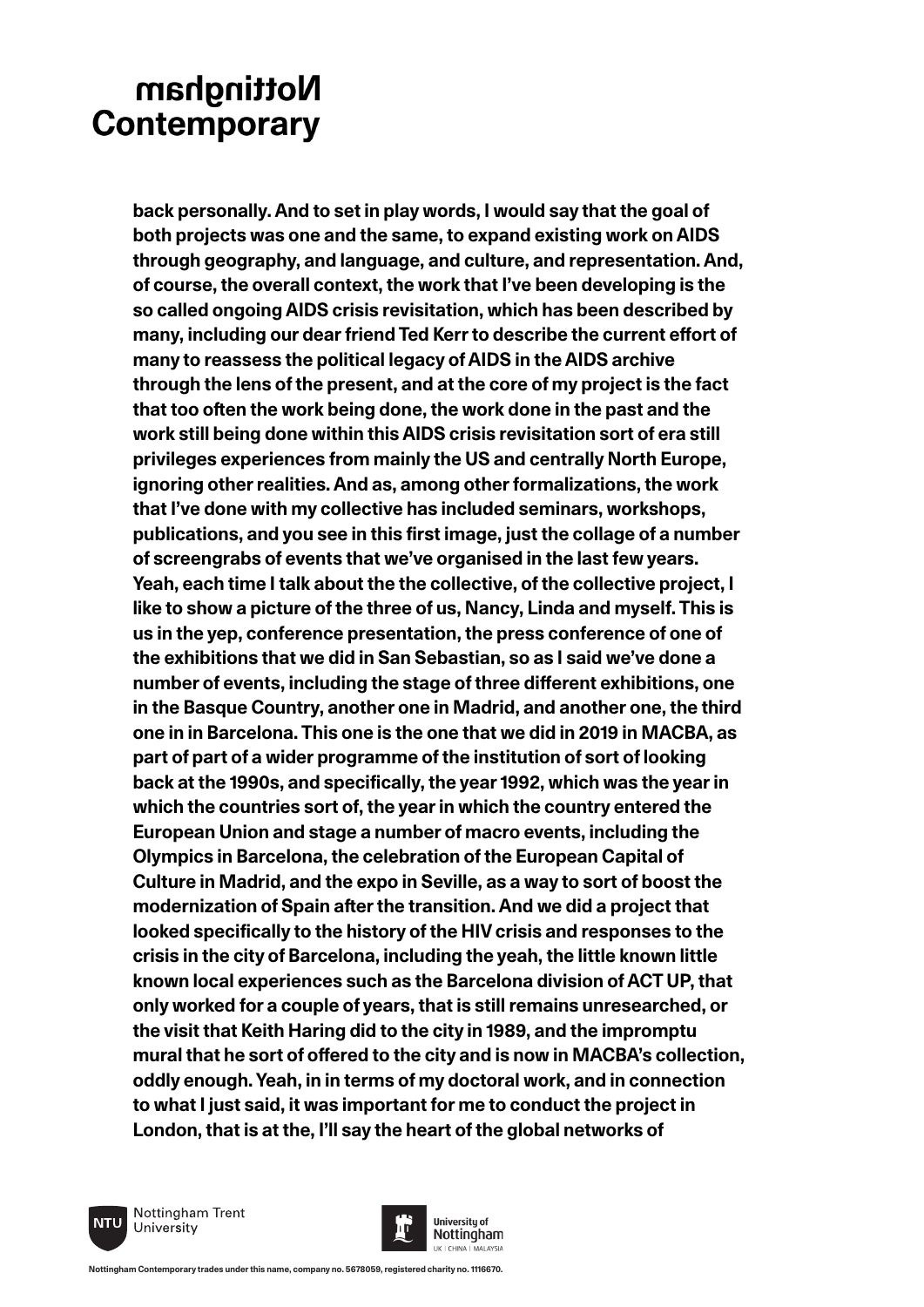**influence where the representation of cultural responses to AIDS from Spain and Chile are not only missing, but also have the potential to reach the way this audience. And as a quick gateway to my context of practice and research in in Chile, and the and the particularities of those contexts, I'm going to briefly introduce two figures whose life and work have been important to say the least in my work, the Chilean art and activist duo, Yeguas del Apocalipsis, Mares of the Apocalypse, formed by the anti Pinochet activists and writers, Pedro Lemebel and Francisco Casas. And the activist and cultural worker, Miguel Benlloch, from Spain, whom I will jump in a minute. And I'll do these two point out specific social and historical conditions that call into question the very idea of a crisis in AIDS, highlighting what many different contexts are already suggesting that the AIDS crisis is probably yes, a global rally but not a homogenous one, and also to begin to summon the terms of framework discussion to the global intimacy, and let me say very specific special interested in spending some time discussing the first term global, even the usefulness of it. And among the particular conditions, I will say, that I would like to emphasise, that are emphasised by the work of both Yeguas and Miguel, in connection to those particular contexts, Chile and Spain, I think that three are quite telling and quite illustrative of what I just said that the AIDS crisis is not an homogenous reality. And also three that contribute significantly, and also, I think, to the broadening of the revisitation work currently being conducted and one would be, of course, as I just said, the juncture between AIDS and dictatorial context, that is the political backdrop in which the work of the two develop, also the regional character of overlooked responses to the AIDS crisis, for instance, Andalucia, in Spain, that is the South of Spain, the South of Southern Europe, which is the general context of Miguel's early practice, and also the importance of considering languages other than English as a difference that is played out also in the AIDS archive. So the images that we're seeing on screen, you're hopefully seeing, are from the first action by the Chilean art and activist duo Yeguas del apocalipsis, from 1988. They've been largely, well, they've been the subject of a growing number of academic and curatorial works, and are present in almost every account of Latin American art and activism in the 90s, 80s and 90s. But still, the work of the duo tends to be missing specifically in the narratives around the AIDS crisis, not only in Chile, but beyond. And as I said, what we're seeing on the screen is the first action**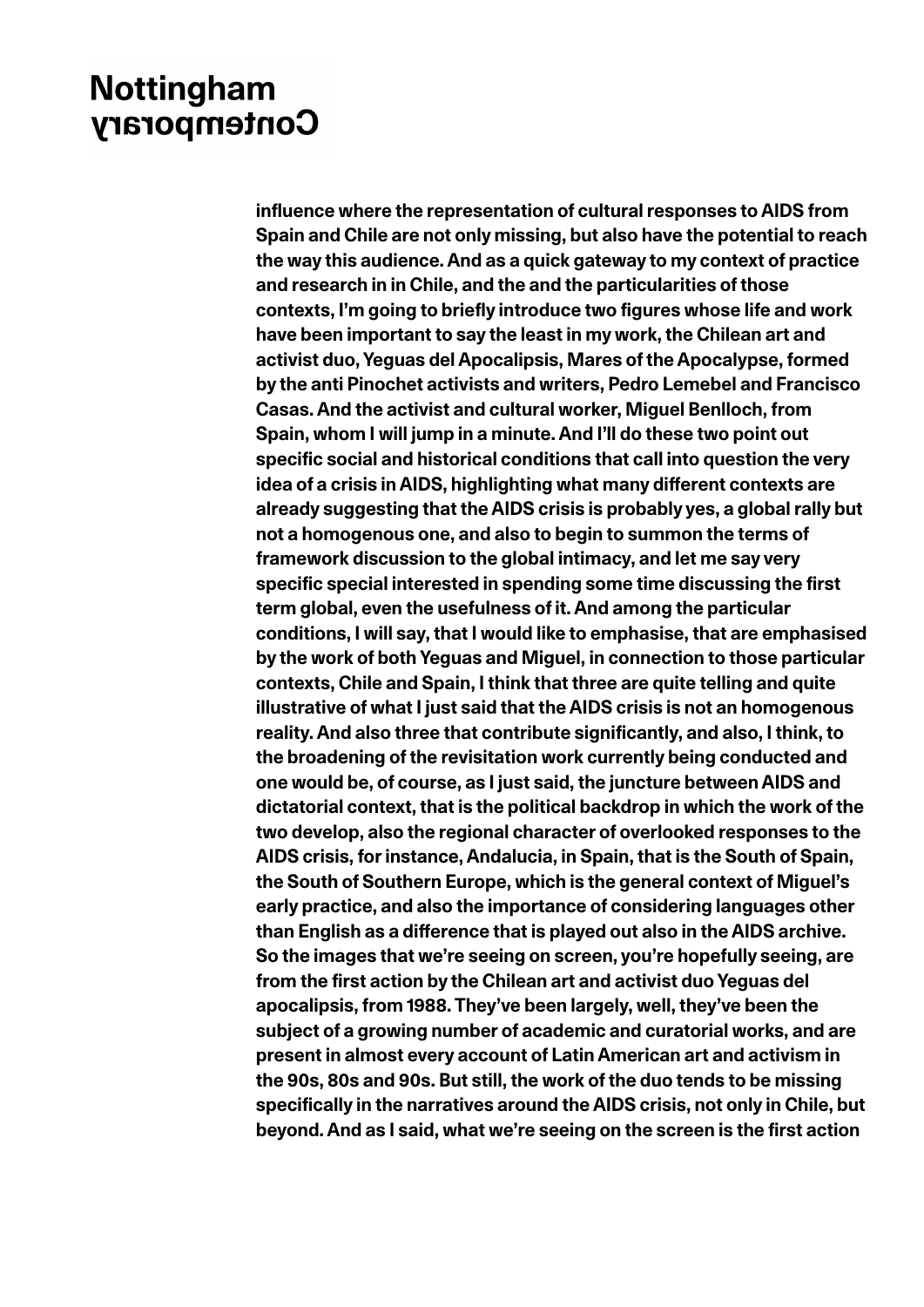**of the collective, their signature work, so to say, called the Refoundation de la universidad de Chile, the refoundation of the University of Chile, an action in which the two activists naked and mounted on a mare, rode across the campus of the University of Chile, still under the dictatorship of Pinochet. And let's say that the intention of this work was not specifically to address the AIDS crisis, not at least in an obvious way, rather, it was an attempt to denounce homophobia and political repression in Pinochet's Chile. However, many other works by Yeguas, as well as later individual works by the members of the group are directly related to the AIDS crisis. And I think that considering the work of the collective is very important for the opening of existing artists of the on the ongoing HIV crisis. And one thing I haven't mentioned before is that one was one of the impetus behind my let's say, doctoral work, or the scholarly work on AIDS, is the need to begin rethinking also that position that, let's say the human occupies within known histories of AIDS and from, to do that from a perspective that assumes the interdependence of the human with other realities, organic, prosthetic, manmade and so forth. And in that sense, in relation to these specific images, I was interested in thinking about the particular encounter between the activist and the nonhuman animal in terms of physicality and encounter and even as a context, in ahead of today's discussion, maybe I was thinking of how the attention to the particular encounter relationship between humans and human animals in this images could also invite us to rethink what intimacy is, might be, or even could be, again, just to mention one of the terms opening the discussion today. And perhaps one of the most striking actions of Pedro Lemebel, a member of the group, a later a later word later action, in relation to the AIDS crisis is the one he carried out in the context of the pride celebrations in New York City in 1994, to which he was invited, and in which he dressed as you see, as a haloed Christ with a crown of thorns, that were actually needles, full of supposedly infected blood while carrying a handwritten banner as you see with the English phrase, Chile returns AIDS, referring as he had done on other occasions to HIV as a metaphor for US imperialism that is symbolically carrying AIDS back to its supposed point of origin. And in that this image alone points to the complex transnational relations, present in the AIDS archive, in opposition to ideas of, you know, national demarcation in identity, almost problematizing my own, in a way, my own emphasis on Chile and** 



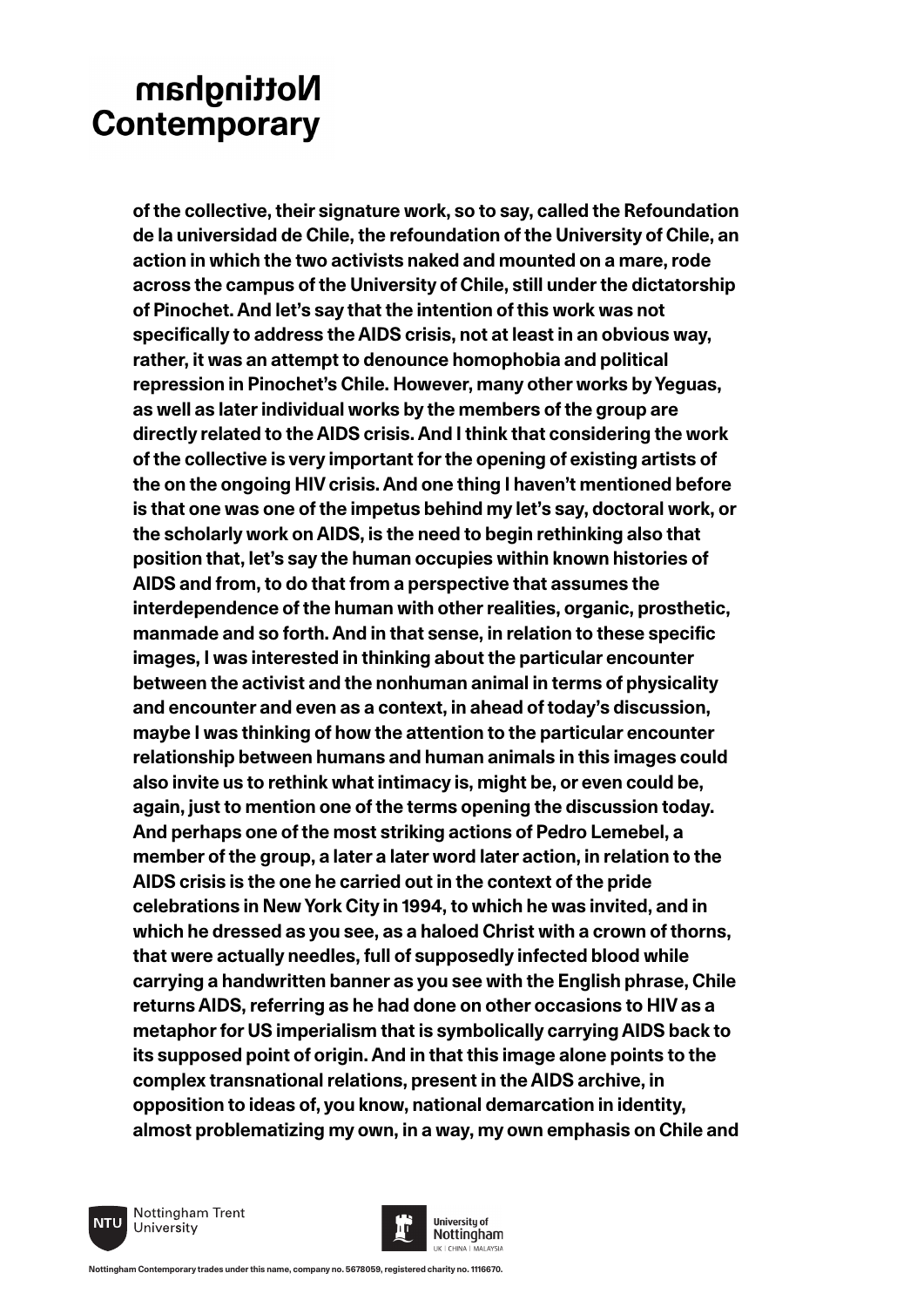**Spain as locating devices, a question that I will be happy to discuss with you later. Yeah, secondly, yeah, I'd like also to briefly introduce the practice of the Spanish artist and cultural activist Miguel Benlloch. Contemporary to Yeguas del apocalipsis, probably contemporary to Sylvester I'm not sure, who sadly passed away in 2018, during the course of the writing of my PhD project. Miguel, who I considered a dear friend, was a forerunner of gender and sexual experimentation practices in Spain since the late 1970s, up to his death, including a handful of early works in response to the AIDS crisis and survivor of the AIDS crisis himself. And his work is best known for the use of I would say, the body, and humour, and direct action as vehicles to challenge fixed identities, national, sexual, and other, and here in the image, you can see Miguel wearing his signature red and black polka dot shirt, in a double reference to the traditional flamenco outfit, but also to the insect ladybird, a signifier for gay homosexuals in Spanish language. And yeah, let me show you couple of images of Miguel. This is a screen grab of the recently launched online archive covering his entire practice, it has been sponsored by the Reina Sofia and some other institutions. It's available for you to have a look. Yeah, and I was thinking of, you know, thinking of some of the images that Malik showed us today, I will say that Miguel was also someone who knew a thing or two about self fashioning and about also being present on stage. I met Miguel over a decade ago in the context of the collective research project, social dangerousness codirected by Paul Preciado, as MACBA's independent studies programme which I was sort of doing at the time, and this specific project looked at the cultural production of Spain in the years of the so called democratic transition, that is the eight years with a focus on those practices of due to their proximity to sexual politics, and to popular culture as well, and to music and to nightlife did not have a place in the more established histories of cultural production in Spain. And in a relevant way, Miguel was one of the starting cases. So, one of the studying case studies suggested to us and our relationship soon transformed from a research interest to friendship, which also I mean, can bring elements for discussion later about how do we, how can we think intimacy also in terms of, you know, our own research objects and subjects and the materials we work with? And what are the intimate relationships we are sort of, you know, have like to sort of forge with with the material we work with basically. And yeah, the one work by Benlloch that I would like**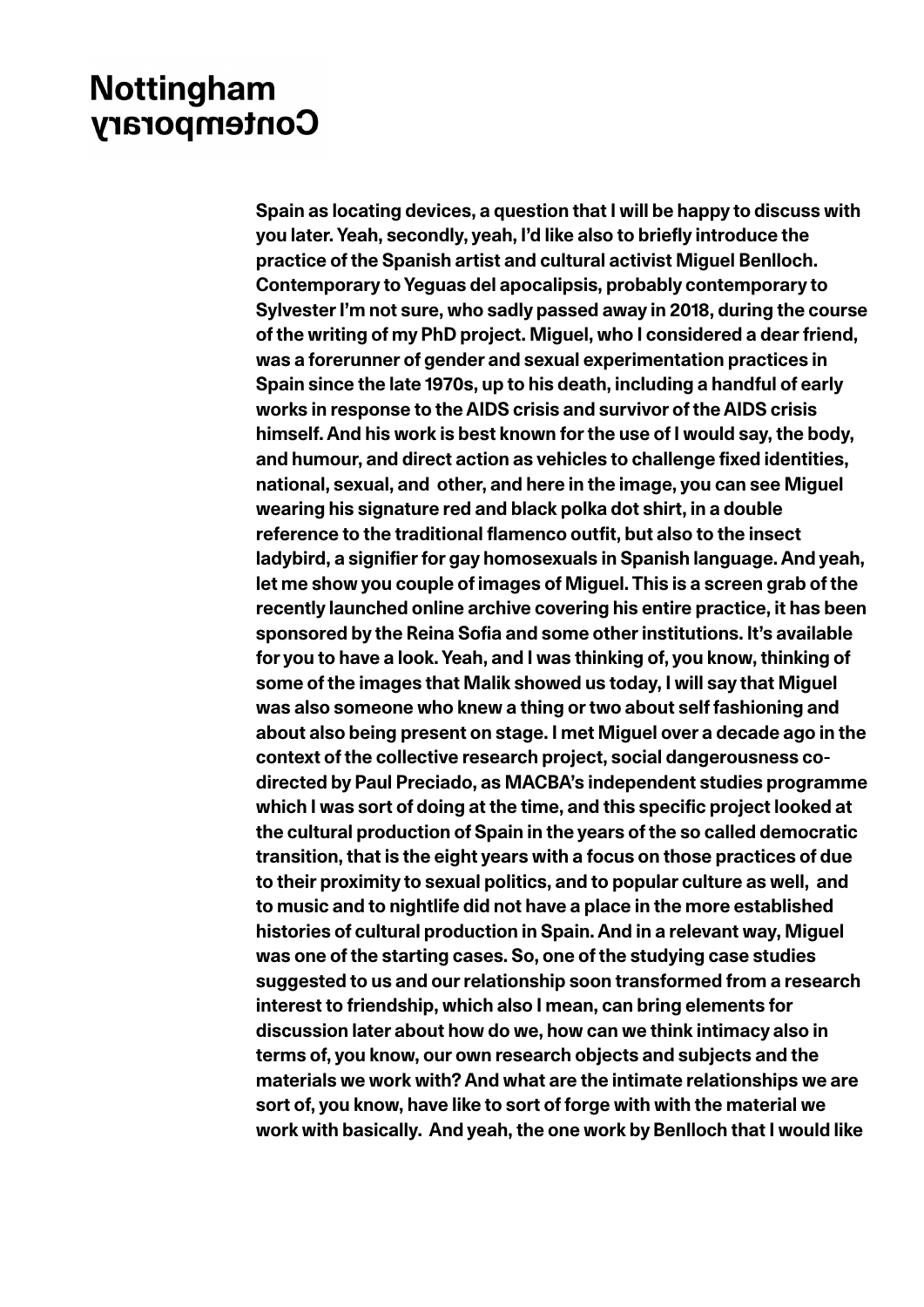**to sort of point out today, with to you is, this one script, this is a big still of, what I understand is the earliest AIDS performance work, sort of tape on video in Spain, this is from 1984. And it's a cabaret performance sort of stage action, by Las Pekinesas, a collective of Miguel, a collective of which Miguel was a member at the time. And the full tape shows an audience, a small audience gathered in a rather intimate space, the basement of a bar, Planta Baja, groundfloor, literally, the epicentre of, we could say counterculture in Granada in southern Spain, since the early 80s. And in front of the, of the audience are three bodies, the members of the collective with a cardboard, Carnival mask, are on stage passing each other a microphone while reciting quite amusing puns with the word Sita is in Spanish, emphasising the phonics and linguistics of malleability of the word Sita again, showing points in the language, again, appears as a difference that is played out in the, in the in the archive of them, the context in which I've been working, and maybe to just end with, with a note of something that already sort of pointed to in regards to one of the terms of frames of discussion today, globalisation or global. Yeah, of course, I could say of, picking Laura's introduction, I could, of course, say something in regards to the many sort of global or transnational alliances that are sort of, that one can encounter in the archives, you know, posts to ideas of national demarcation in identity, I could say, I can certainly say something about this, referring to the last issue of the against nature journal, we're definitely the the question of queer migration in the Latin diaspora, call for understanding of the world in that of a queer we that goes beyond national borders, but I can also refer to this again by sticking to the AIDS Anarchive project, where, as I said, despite my own geopolitical focus of the project, and my own emphasis of on Chile and Spain as mirroring contexts in which at times we have described together as even the South. The practices at stake, and the stories that are narrated and animated in, in our project immediately opened the door to the question of geographies, the geographies of play, in terms of maybe perhaps the planetary thinking of as you'll remember rather than mirroring between three experiences bound by national state dynamics, which while important, again, are insufficient when approaching the topic. And again, this was maybe more evident in particular instances of the project, I have already referred to, as in the work that we did in the city of Barcelona and the presence in Spain of the one of the cofounders of ACT UP, New York,** 



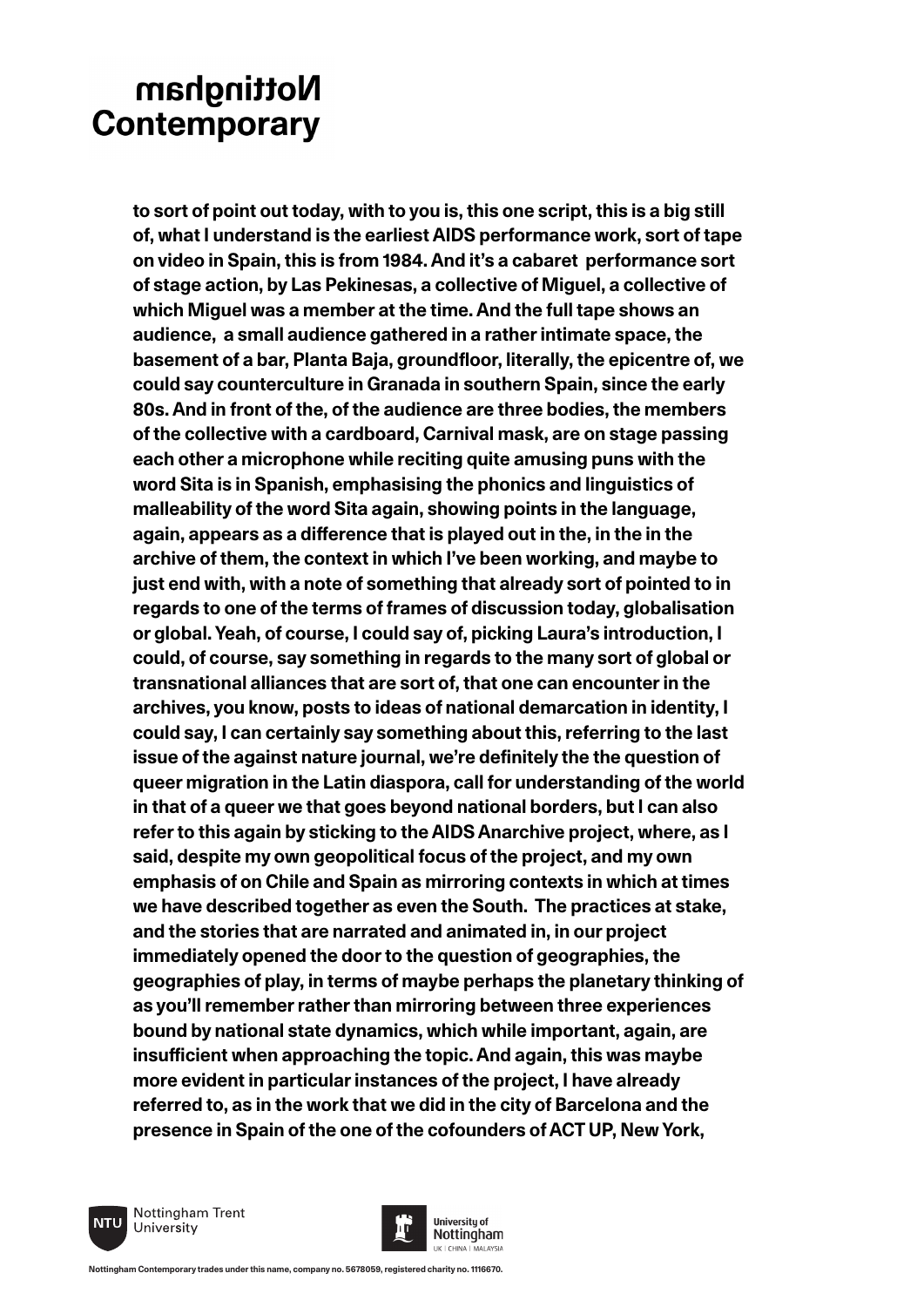**John Greenberg, and his role in the formation of the local group of ACTUP Barcelona or, again, Keith Haring's visit to the city in February 1989. That is 22 years ago this month, in the very local experiences that this is in the mural that he drew, triggered in the city. So yes, I would say that the AIDS crisis revisitation helps us unlocking away the reliance of particular nation states as locating devices. And so yeah, so perhaps if I were to do the work again, I would frame the project in different terms. But also the same time, I would say that the AIDS archive calls into question the very usefulness of the term global maybe. And someone that has helped me quite a bit to understand this and see this clearly is Chilean writer, Lena Meruane, who teaches at NYU, she teaches Latin American cultures, and who has been, you know, who has informed a project from the beginning in particularly thinking of her book Viral voyages, which was published by Palgrave in English in 2014. I was in survey of AIDS related literature in Latin America. And on that book, on the one hand, Lena recognises and described AIDS, and the AIDS crisis, yes, as a, as a trope that probably best connotates the new globalised reality that appeared in the 1980s with the synchronous emergence of the virus around the world and there were torrents and flows and communications that were typical of the period. But on the other hand, she also proved that AIDS was truly the great fault in the globalisation project, that is the fault that pointed out the promises of democratic equality that the global work system failed to deliver. And that was exemplified, of course, most obviously, in the, and still is, the uneven access to treatment in different parts of the world, then and now, Malik was referring to prep, for instance, and I mean, often when I'm talking to colleagues from other parts of the world, and usually my colleagues in the US or the UK, and, and I tell them that the scholarly on, you know, sort of the post AIDS era or the post prep era is very poor in in Spain, it's just because prep is still in a legal limbo, and it's not even a daily reality in, in the context in which we work in. So yeah. So I guess, thinking it with with maybe I will say that the just to finish with this final idea, maybe the AIDS crisis revisitation is also an opportunity to critically revise, again, the widely accepted notion that the 80s introduced some sort of new global order, and perhaps even reassess the usefulness of terms such as you know global or globalisation. And, yeah, I think I'll leave it here for now.**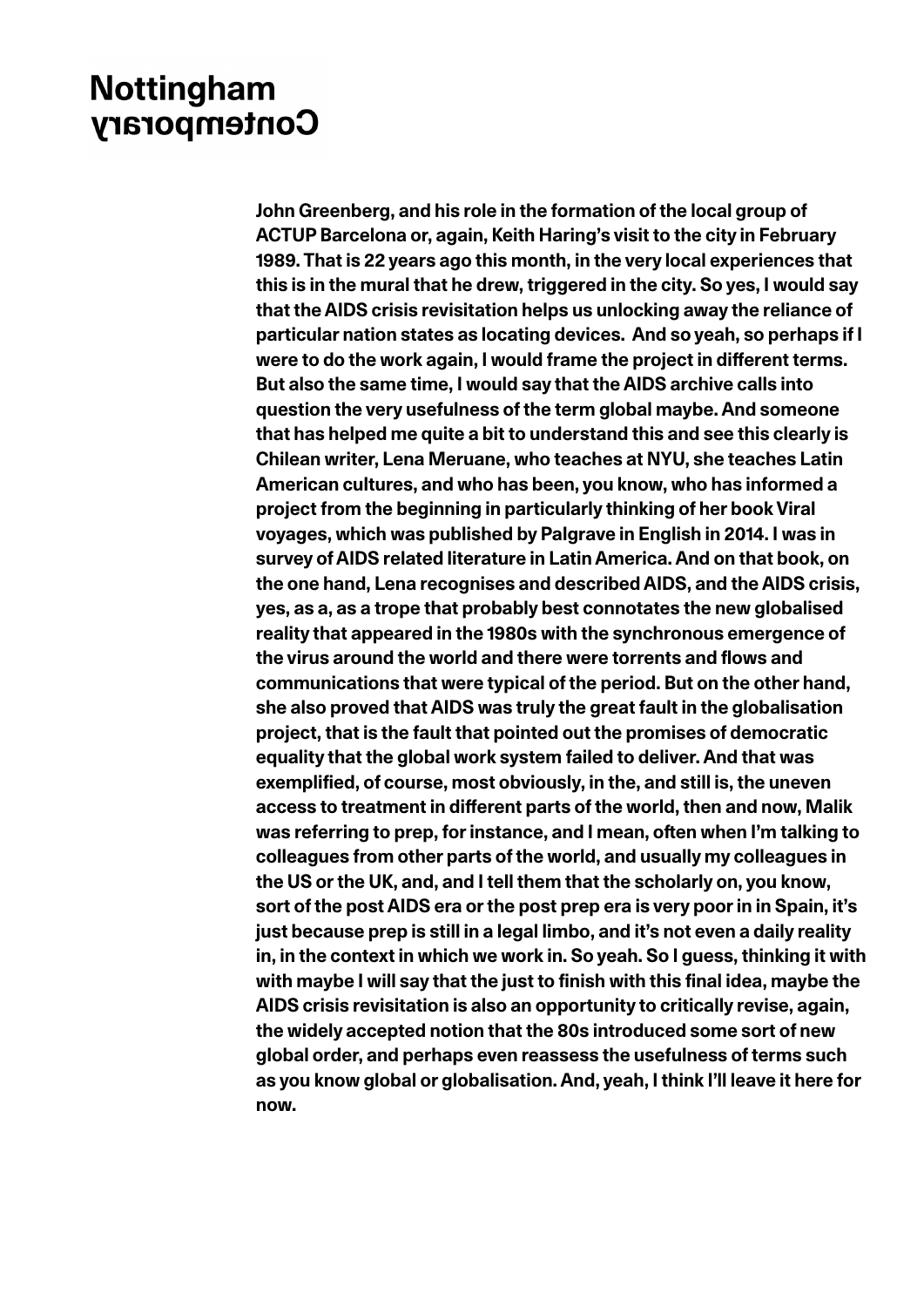### **1:13:56**

**Laura Guy: Thank you so much, both of you for your presentations. And there's so many resonances between what you've spoken about, just in terms of thinking about political imperatives, methodologies, the roles of, the role of cultural forms, in your work. But I just was wondering, in relation to what you were just saying, Aimar whether I could ask, if I could take Malik back to the work that you were doing in Black performance, and thinking particularly about the sort of way that you characterise the sort of the trans national and internationalism, in the context of sort of processes of decolonization. And just to sort of, I guess, because that sort of offers some of that some of the sort of pre history that complicates I think what Aimar is speaking about in terms of thinking about the 80s as a sort of location for the, the emergence of kind of globalisation.**

### **1:15:20**

**Malik Gaines: Absolutely. And yeah, and I love that, Aimar. Thank you so much. And I, I really appreciate the prompt to think of AIDS as a figure in that turned to globalisation in the 80s, I'm thinking just, you know, off bouncing off the top of my head, there's a scholar, Anjuli Fatima Raza Kolb, who has a new book out called Epidemic Empire, where she looks at the discourse around terrorism and the way that that has been, you know, consistently through literature talked about in terms of contagion. And so that's maybe another sort of, road Out of this question of how is the global, for example, constituted through these really complicated points of contact? And thank you Laura for that question. The, you know, I, and this sort of reflects, when I was in school, there was an idea of the trans national that I was trying to sort of rest in, to think particularly about the circulation of black performance along political, specific political routes, that necessarily had to exceed the nation like the United States, or even, you know, any particular sovereignty in the Caribbean or in Africa. These very often are punishing and prohibitive structures, you know, I mean, the United States is pretty much a collapsed nation at this point. So, to think of it as this kind of powerful hegemony is, you know, is, it's one way to think about it, but it's also not actually complete at this point, it's a very sort of uneven kind of application of power at this point. But the way the nation just is not enough, right, it either is withdrawn from public life and doesn't provide services, or it is a some kind of** 



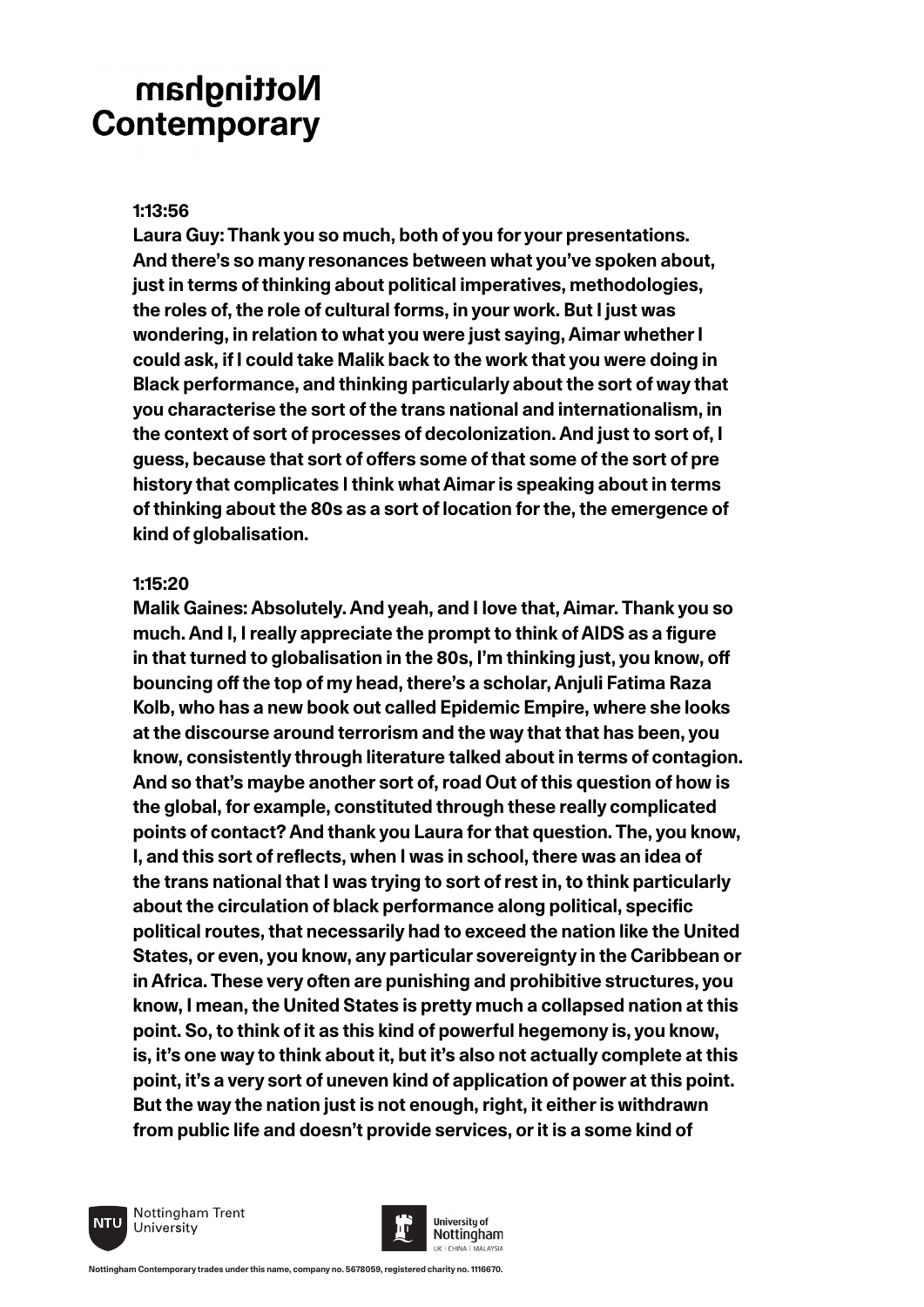**oppressive form. Or it just is, you know, too small to kind of contain the energy. And for figures like Nina Simone who I study in this book, you know, there's an, the United States sort of couldn't hold, couldn't contain the project. And that has a lot to do with, you know, black diasporic kind of frame that circulates around the Atlantic between, you know, for example, prominent figures in African liberation, who were in Paris, between the wars, you know, speaking with each other, and speaking with people from the Caribbean, and people from the States. And there was that kind of cosmopolitan image, and then there's really like the image of the movement of enslaved people and other forms of migration that create a kind of black transnational sphere, that becomes even more important in many ways than any particular national location. And so I was trying to think of that, and I was using the word transnational, I don't know if it really holds up anymore, but I was using it as a way to not say global, you know, because by that point, global to me felt like a part of, you know, neoliberal globalism, right, the idea that we're just one big market, or the way that development and aid and militarism work alongside kind of economic development in various parts of the world, and, you know, treating everyone like a kind of customer, from our students in our universities to like people who need access to water in the global south. And so, globalism, you know, seemed very tied, to me, to this kind of economic idea. And, you know, so none of these models are exactly complete, right, diaspora. There's you know a way that even the kind of idea of diaspora in the black context doesn't account for actually having a location or having a relationship. To a certain kind of territory, it's always a kind of image of movement and fugitivity, and escape and transport, you know. So, you know, we really have to, if we're gonna think about what are, and, and again, though, you know, in the AIDS crisis as an example, and, you know, I say AIDS crisis referring, I guess, to a specific moment, not to say that that is behind us. How specific nationals, you know, nations, how specific governments responded was actually meaningful, right? And It's A Sin, which I was watching last night, there's this moment in the early episodes where no one in England can get any information, and they're like, can you please, on your trip to New York buy a newspaper, that, that tells us something, right. So, you know, these frames are, of course, meaningful, in terms of how law is administered on behalf of or against, you know, various populations. But no one of them really**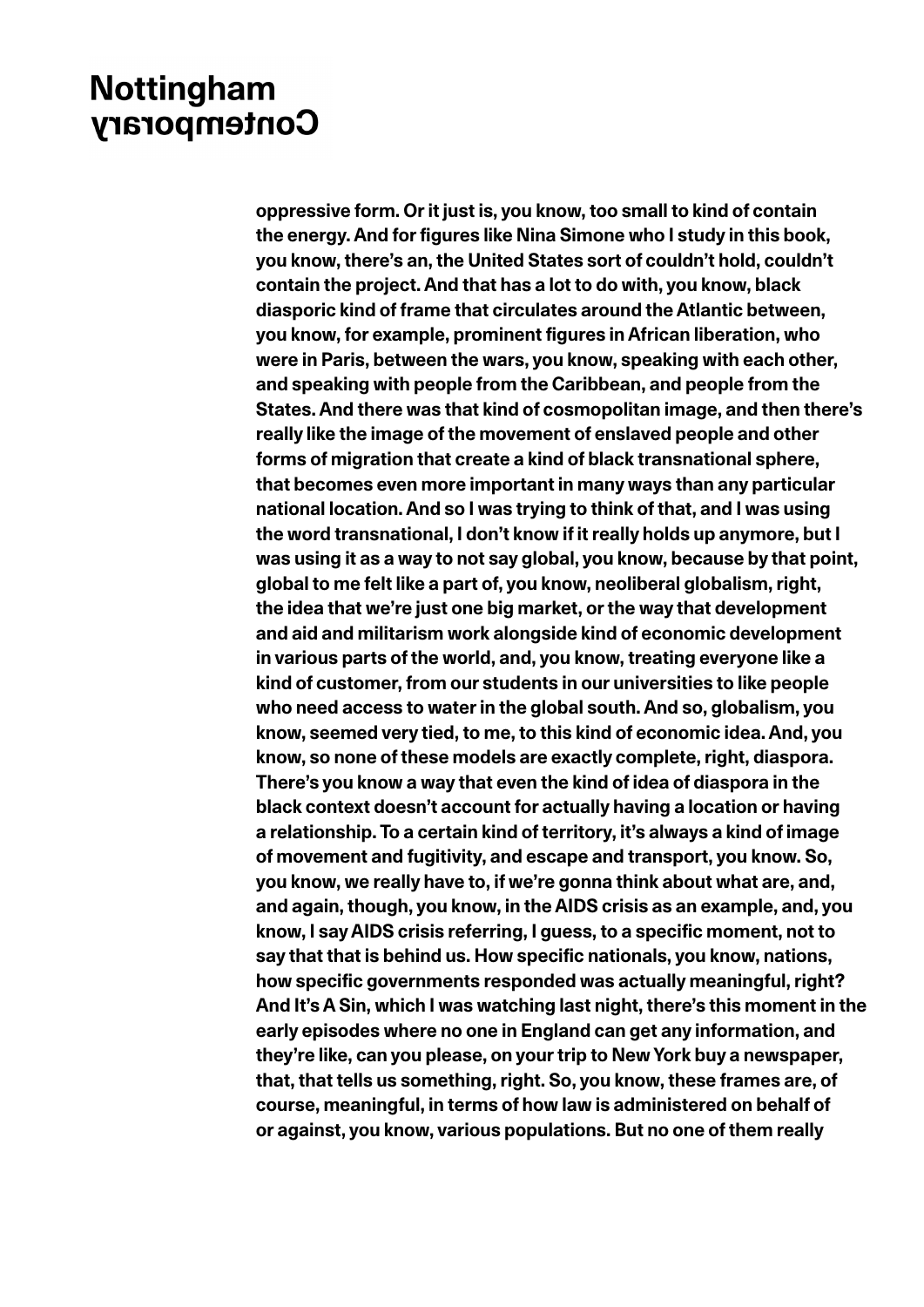**became sufficient in terms of thinking about this kind of mobility, and travel that exceeds all of those. And of course, you know, that was a figure and, you know, an idea of AIDS that had to do with transmission, you know, like, Where, where did it come from? Did it come from this location? How did it get here? How does it get there? And, you know, in, not, and I'm interested in this conversation that you brought up earlier, that you both brought up earlier, the sort of failures of, all there like, the failed idea to try and understand COVID through this lens, but that is part of our contemporary language, too, you know, how travel, access? How does this variant or that variant named after a certain territory, reach us? So those are all really, you know, kind of questions, not to sort of resolve right now. But I just in answering the way I sort of frame the transnational as a place where these kind of imaginative expressive strategies and a kind of political network that had to do with West African liberation that had to do with US street movements that had to do with intellectuals in Europe, that had to do with the actual roots of travel and migration from early modernity, and transport, that becomes a sort of a platform for trying to do things differently.**

### **1:23:01**

**Laura Guy: Thank you. And Aimar, did you want to respond? Or would it be helpful if I sort of formed it into, formulated another question? With regard to what Malik was speaking to?**

### **1:23:20**

**Malik Gaines: I mean, I also would be, [laughs], I mean, I'm really interested in you. I'm really interested in how from a, from Spain from the Basque Country, how a kind of Imperial relationship that was, you know, interrupted by decades of, you know, other kinds of political fascism, for example, how the kind of Imperial relationship affects your understanding Aimar of how you study works in Latin America, and connect those to works in Spain, especially along this axis of the globalisation of AIDS.**

### **1:24:04**

**Aimar Arriola: Yeah, I mean, how much time do we have? No. No, I mean, this would be a very long conversation, I will say. For me, the discussion so far, confirms what I already knew. When I sort of completed my** 



Nottingham Trent University

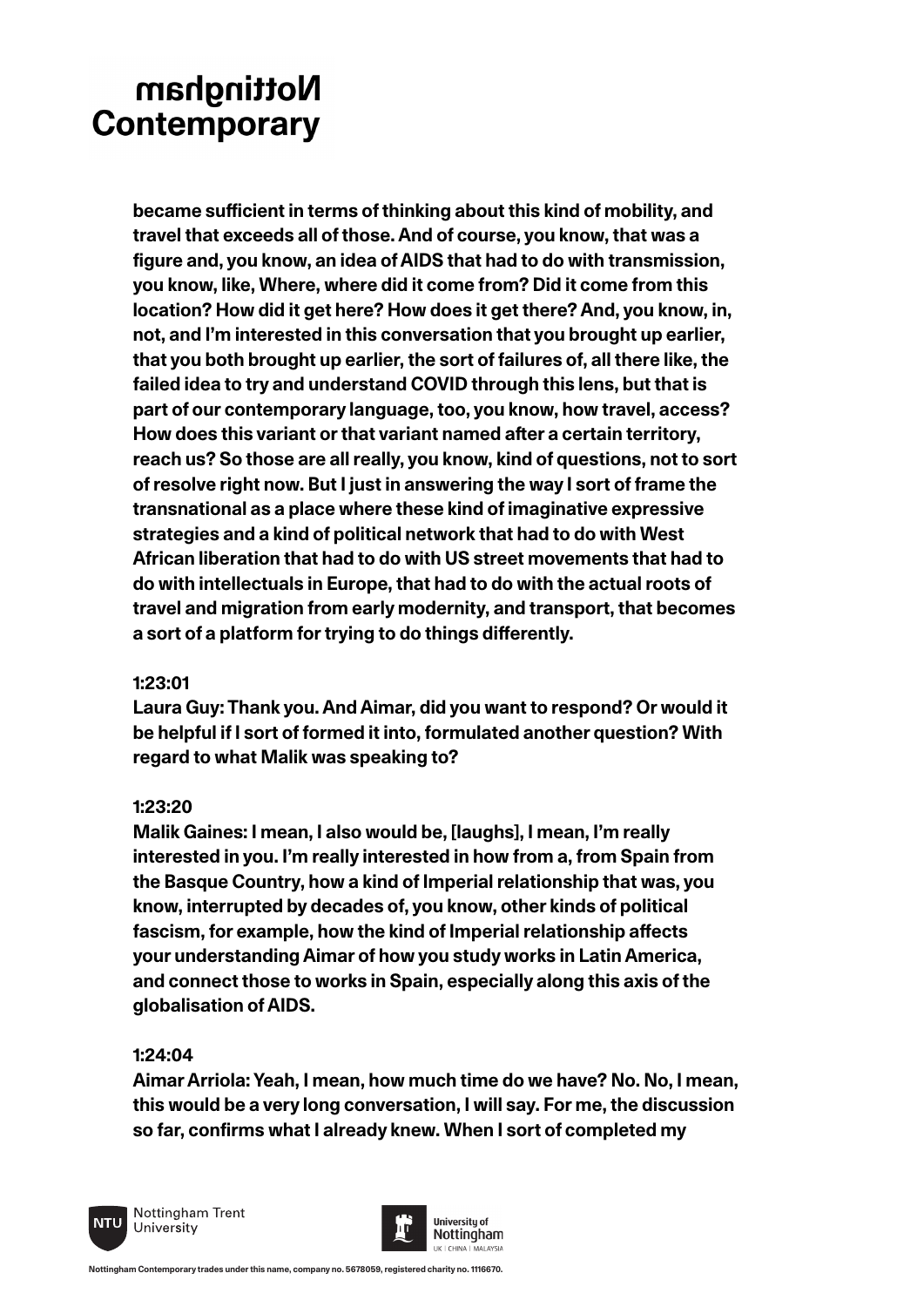**doctoral project and somehow was confronted with this reality. In the Bible it's saying that, you know, all these framing sort of devices that we use in you know, the different areas in which we work, in the disciplines in which within which we operate are insufficient. I mean, none of them are generous enough, complex enough, rich enough to actually make justice to the practices and the sort of experiences and the lives and the stories that we want to tell. And that's, that's a problem in a way. Because, I mean, I want someone to tell me, what is the magic sort of secret and the magic received to actually do the work? The, you know, the most sort of, you know, ethic and sort of corresponsive and responsive way, with responsibility in a way. You know, I was recently, I'm gonna encourage you Malik to use anecdotes, I think they're always apt, so that's okay, on my side. Now I was, I've been kind of in insistently sort of approached to maybe give a book form to the project that I developed, which means revisiting, you know, one's own work. And the one thing that kept me sort of preventing me in starting, even starting to do so is the framing question, because I know, there's no way I can, you know, further extend the work by sort of using this mirroring sort of image between two countries like Spain and Chile. Because, you know, the reason we could say is that this is a very asymmetrical mirror in a way, and one of the structural elements that offers or that makes that asymmetry, a very painful asymmetry is the colonial sort of ties between the former Empire and its colonies in a way. And violence is already described in the language. So yeah, I mean, trapped in a situation in which I'm quite, yeah, quite, let's say, critical of the work that I've done so far, and also not very hopeful of, in which other ways could we put the works that we do forward? Being wary of the yeah, the infrastructural and the structural violences that sort of sustain the experiences that we're trying to narrate and sort of give a representation of, so I have no answers to your questions.** 

### **1:27:36**

**Laura Guy: I was really interested when you were both speaking, and sort of thinking about like, forms and materials and strategies that you employ, in your practice to navigate these questions that you're also thinking through in your writing. And Aimar I had a kind of, possibly quite prosaic question about the strategy of distribution that you employ in the against nature journals. So of posting, I think it's 1500 copies for free**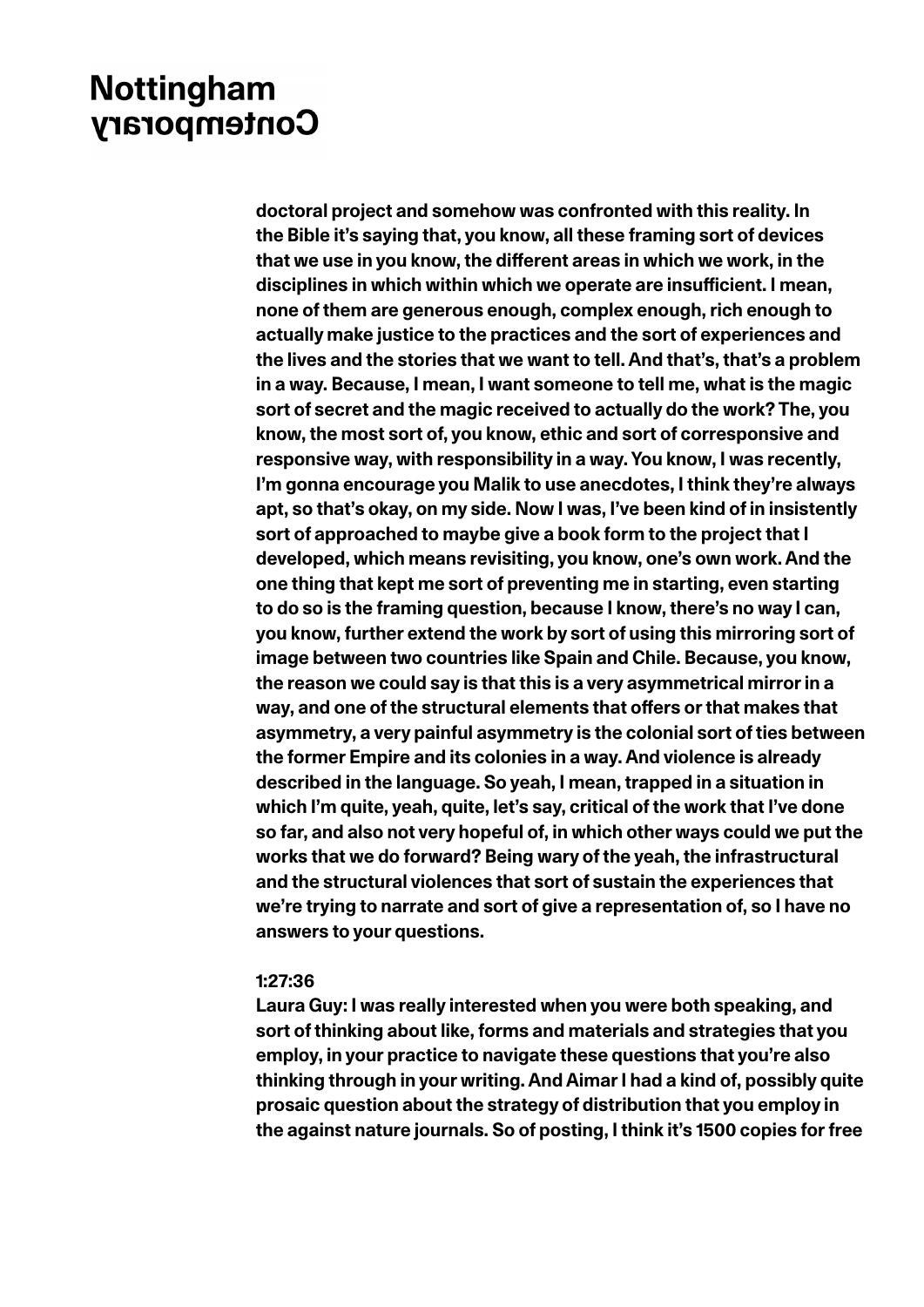**to a sort of network of individuals internationally. But I also saw that that might speak Malik to a project that you did with A.R.M., if I've got that, right, that also engaged in a kind of postal art project.**

#### **1:28:36**

**Malik Gaines: Which, which project are you asking about?** 

### **1:28:39**

**Laura Guy: I thought that, I thought that I'd seen on, that A.R.M. had sort of engaged in a kind of poster art project, I guess, like, affinities and these kinds of strategies for thinking through politics of location and affinities. You know, that of, of these sort of networks that we're kind of describing. And, yeah,**

### **1:29:10**

**Malik Gaines: Yeah, that's, yeah, that's funny. I mean, in one and the performance Poses, there's a series of postcards that form backdrops that are a part of this kind of like idea of communicating across distance. And they're also you know, making a kind of forced symmetry between Manhattan as an island and these various kinds of vacation islands that take on other utopian possibilities. And, and also just addressing across a history through memory, you know, through personal affective signs, which is very much a part of this process and you know, like, in another piece My Barbarian, a sort of collective that I've worked in for a very long time. We did a project for the organisation visual AIDS, which Aimar I think you referred to, which combine two kind of textual sources - one was the work of the legendarily influential queer theorist, Jose Munoz. And we took up a chapter in his book Disidentifications about a AIDS activist Pedro Zamora, who had played a role on the MTV series, The Real World, which was really like one of the first reality shows, and he used his position on that show Real World San Francisco from you know, the very early 90s to do work as an AIDS educator, which was transformative at the time. So Jose Munoz described a form of kind of counter publicity, which uses sort of the language of publicity, to act out against the sort of normative requirements in its own space. And like using that platform of MTV, the way Pedro Zamora used that platform of MTV, as a way to, you know, as a sort of pedagogical tool, but also as a kind of affective symbol for us, you know, and we saw ourselves** 



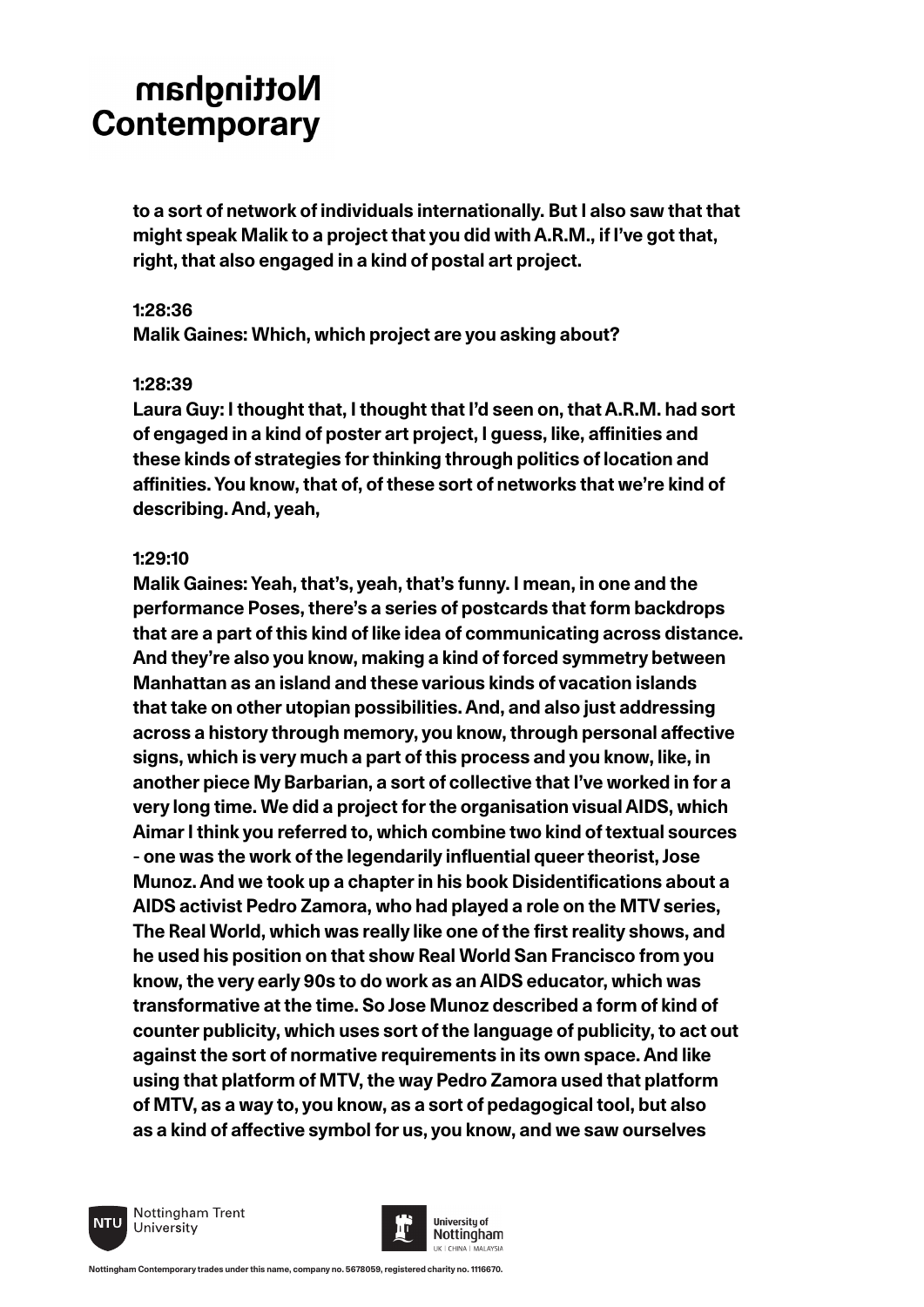**as someone who's the same age, you know, close to the same age as Pedro Zamora, thinking across the distance that this crisis has created. But he died shortly after that. And here we are, you know, in our 40s, still dancing around. And so we made a video piece where we reenacted the sort of theoretical texts that Jose Munoz used to describe this kind of counter publicity, and the forms of care, you know, self care as a kind of political act that Jose Munoz helped innovate in that writing. And then we combine that with reenactments of scenes from the real world, which, you know, we did in a very kind of distant staged kind of video production. And that was a commission for visual AIDS who does a programme every year, usually, I think they treat it differently each year, but for a series of years, they did a programme, commissioning short videos, reflecting on some aspect of this history, and that, you know, kind of short video that we made cheaply, you know, out of love, then because of the structure of that organisation and the, you know, global reach of the question, you know, was distributed everywhere, they sent it, or, you know, it got translated into lots of different languages, it was all over the United States, not just in the art centres. It was on the internet, you know, there's screenings everywhere. And so it's another example of a kind of particular space within our culture, then sort of reaching out across a kind of important network that doesn't include the whole globe, but sort of sneaks through the channels that others have opened up already for having this kind of conversation. And, you know, and there's some ambivalence and irony there, we, you know, we sing, we again, it's similar to Blood Fountain in some ways, we recreate some of the kind of like, MTV hits of the time, and sing them in our own way, sort of replacing their lyrics with Jose Munoz's theoretical language. And using that as a way to, you know, show what it means to live. You know, it could you know, we we could not be here also, right. And so, it's, it's, it shocks me now to even think of how like shocking it is that we, that we're still here, given our kind of generational location. And so to see us kind of dancing around in our 40s and our like cutoff jeans and boots and tank tops, freedom rings is something I wish we still had, like, Did you all have these It was like a chain, and then it had like rainbow coloured kind of like aluminium rings on it that were all the different colours of the rainbow? I need to find some freedom rings, someone look it up on the internet. So I, you know, holding on to that distance and remembering that all of that is still present with us. And so that's both a spatial distance and a**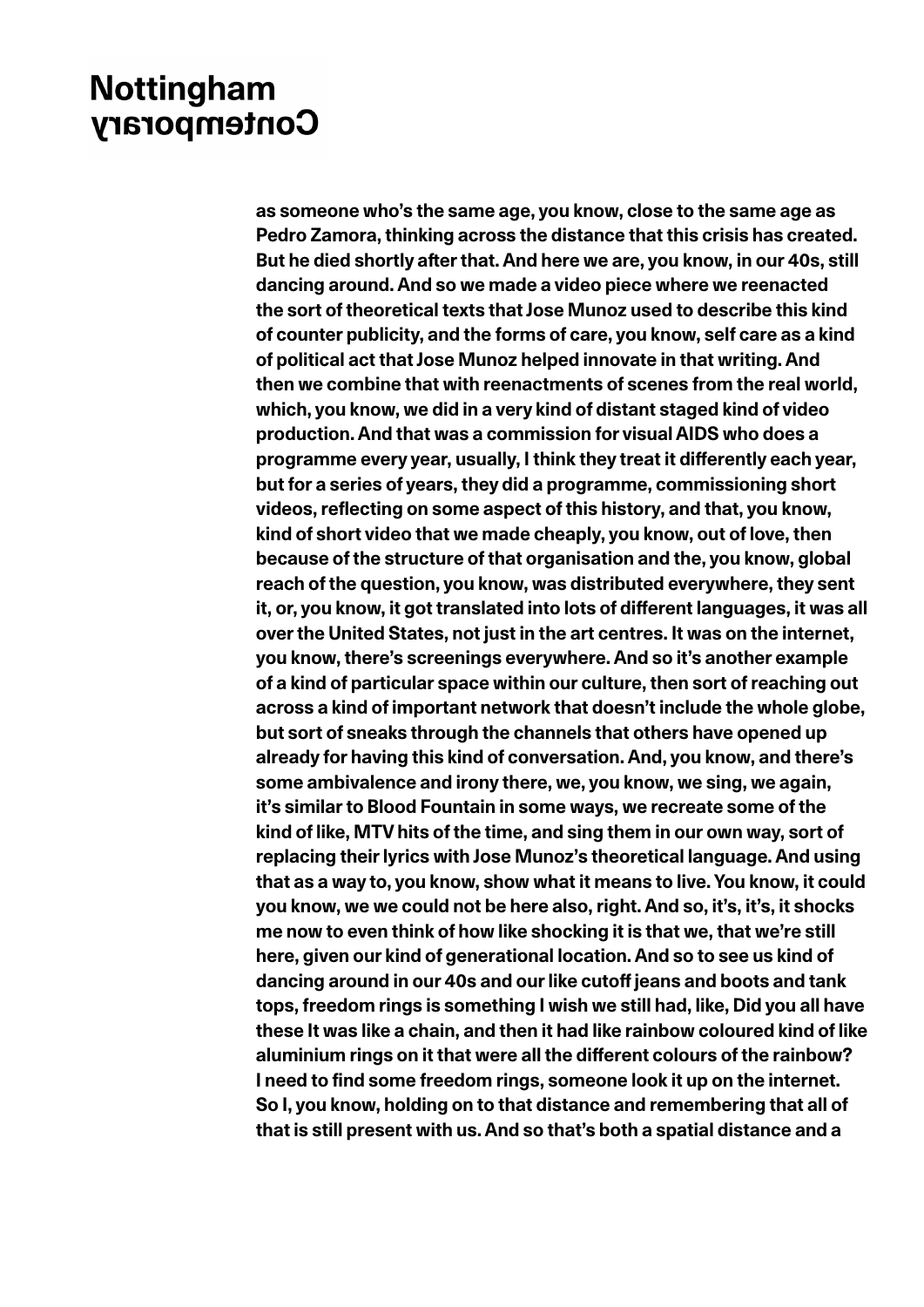**temporal distance. I think I just said a bunch of different things together. So I don't know if I answered any particular question, but I wanted to sort of talk about that approach.**

### **1:35:32**

**Laura Guy: Thank you. And Aimar did you have, yeah, just the key of the sort of strategies of distribution.**

### **1:35:41**

**Aimar Arriolla: I have issue one with me, which matches my shirt today. And so that's good. Um, yeah, I mean, it's actually quite nice that you look at the colophone and actually looked at the distribution strategies behind the project, because they are kind of a well thought. I mean, meaning that there's an intention behind, I mean, certainly we, we, in the fact that the journal is distributed, for free, to much extent in only on paper and by email, responds to a number of questions, both practical and political. And it will say, and some of those questions, also sometimes overlap. I mean, one being, you know, the internet will exist in in many contexts in which we do want to have an impact, in which, you know, an average user from his house will not be able to access any web page in which, you know, the word sodomy, or the word sex, or the word, homosexuality is actually sort of there. And, yeah, and also, I mean, we did a launch event recently, maybe like a month ago, four weeks ago, and we discussed all these things about, you know, the politics of distribution and the the materiality of writing and, and Linn Tonstad, who has a beautiful short essay, as part of a series of essays on sort of the notion of a queer we, she says something beautiful about, well, her students, sort of the younger generations, you know, she said that she sees that the younger generations are turning away and turning in sort of, you know, the digital and real at the same time, so we don't know what's going to happen. But anyway, she says something beautiful about digitization, taken away a certain degree of serendipity, of chance encounter needed in building up queer communities in a way. And we know when we think about the distribution of the journal, we are trying to build some sort of community, some sort of a new we. And we do think that physicality and enchanting chance encounter and yeah, in a degree of serendipity are needed to actually build up that community. So yeah, there's certainly an intention there in in the decision of how the** 



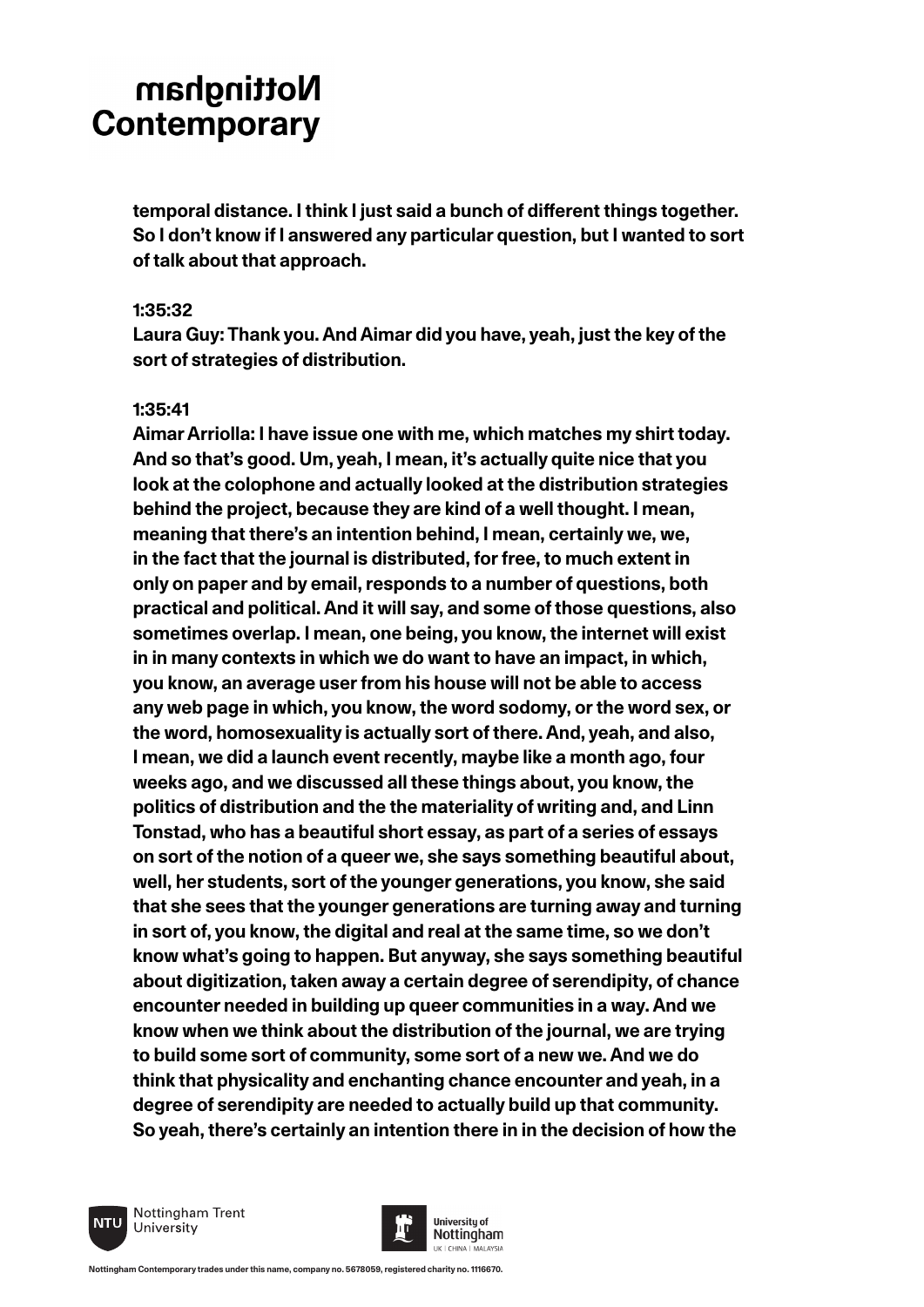**journal circulates. Definitely.**

#### **1:38:35**

**Laura Guy: Thank you. Yeah, I guess I was, it was interesting, because I received it in, through Zoe Leonard, in the context, who I'd met in the context of writing, like a few years ago now about that now very well distributed, and much translated poem, I want a dyke for President. And I suppose in that work, I was trying to sort of weigh the kind of possibilities of this sort of trans, now I'm using that word, but this sort of international sort of reading and reenactment of that text that was taking place against the kind of art world sort of privileges of kind of access, and international travel that were kind of allowing that to take place. And I suppose that was why I was sort of thinking about the, you know, that on one hand, it's, there's so much pleasure in receiving the thing and then on the other, thinking about the sort of material conditions that kind of allow me to be a part of this, this group of people, and then maybe just sort of take that question sort of slightly sideways, I was thinking of that there's all of this kind of inter dependence that sort of emerges in both of your work and sometimes those like intimacies are kind of uncomfortable ones. And other times they're sort of full of all of this kind of potential. And one of the things that was really moving was to see the three of you in A.R.M., Malik, and, and then in the way that you talk about meeting Miguel Aimar, and how that sort of speaks to the kind of necessities of intergenerational dialogue in queer, political work and scholarship. And, and I guess this is something that's really close to my heart and to my work. But I wondered if I could just ask you both to sort of reflect on. And I think both of you kind of touched upon that, like, also what frustrates that dialogue. So this sort of like moments of misrecognition, the effects of violence and trauma, of dictatorship, and sort of disparities in access to cultural institutions, and, of course, the sort of rupture of HIV and AIDS that you really spoke to. And Malik I mean, it could go on, sort of censorship. And I think Sarah Schulman sort of addresses this quite in a way that's may be quite confronting for a younger, you know, to me, as someone who belongs to a sort of younger generation, in gentrification of the mind. And but yeah, just to sort of wonder about the the kind of emotional registers of that work that you've sort of both spoken to.**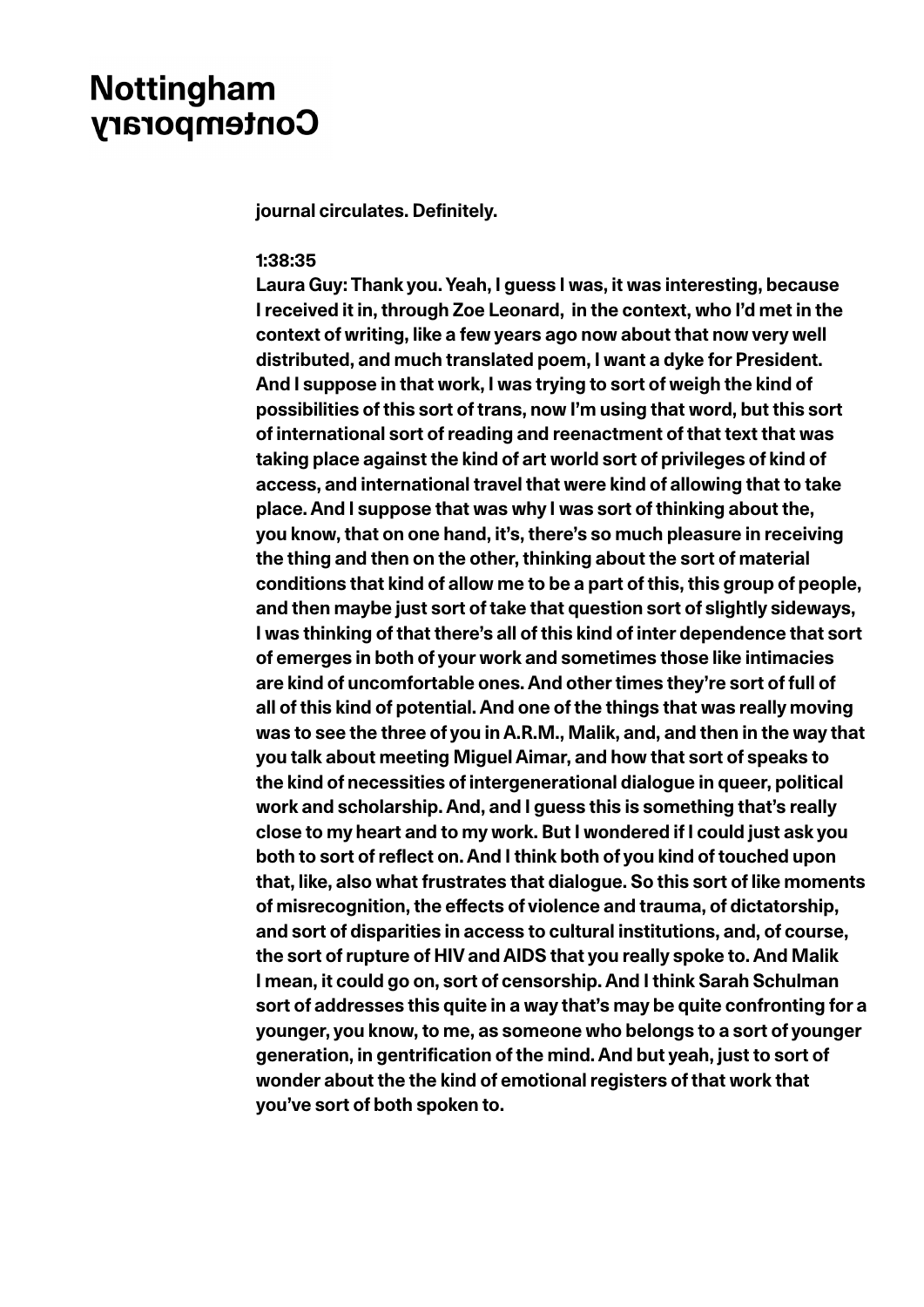### **1:41:42**

**Malik Gaines: Yeah, it's, it's complicated, but I think that kind of, I guess one of the things I was getting at is that the actual intimacies are an important part of queer life. And those are relationships, those are intergenerational conversations, or mentorship, and those are sexual, you know. I mean, I have, this raises a lot of different thoughts for me. I mean, one is I'm not gonna go there, I'm not going to wade into Twitter's scandals, but there is, I mean, I guess there's maybe a generational difference in what kind of sexualizing is appropriate, right, like, Is it okay to touch someone at a bar? The answer would be, of course, in years past, and now, we would be much more careful about consent, you know. And, and so those often can lead to intergenerational disagreement, you know, people who felt like, highly disposable, marginalised, unappreciated, queer people now in positions of power. How do they comport themselves in relationship to these questions? Do they acknowledge their kind of privilege? That's part of something that can come with ageing. You know, Zoe's piece, Zoe Leonard's I want to President is an interesting example of something that is kind of circulated so wide, you know, very, you know, really widely, you know, all over all over the world, I think people have been taking that up. We had Zoe read that in a performance we were doing at the New Museum that was kind of like a political caucus in 2016, using elements of political theatre to talk about democracy in that moment, and that sort of, you know, intense moment of US politics. And we called Zoe and asked her if she would read that. And she did a performance, which I think had been one of the, perhaps the first or one of the first times she had actually read it herself in public as a as a kind of, you know, intervention. And in that same performance, I had memorised the speech that Josephine Baker had given, back to this question of the trans national, where she had returned to the United States, Josephine Baker, of course, you know, the famous US, you know, exile in Paris who was very early, you know, popular performer in the teens in Paris, and who has a sort of extraordinary legacy as a performer, and she made a rare trip back to the United States which had sort of, you know, she was too sort of far ahead of the time to be here, and she made a rare trip for the, our famous, you know, march on Washington for Jobs and Freedom in 1963, where she arrived in her military uniform, like a skirt suit with all of her medals, she had been given by the French government for her work** 



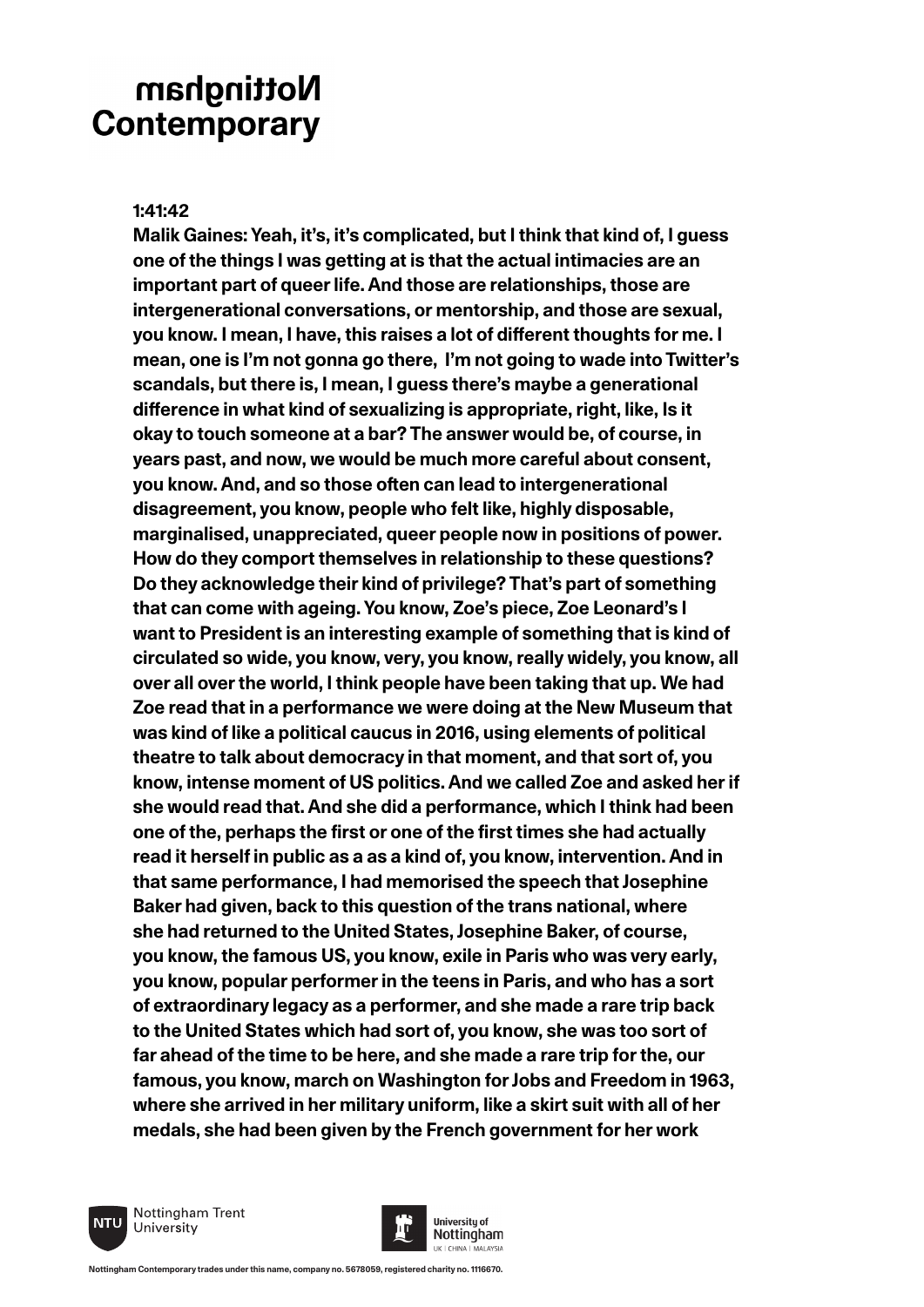**in the resistance during World War Two where she would like deliver messages on invisible ink on sheet music and stuff like that, right. Sylvester, you know, would know, Sylvester would often claim he was related to people like this. And he was obsessed with Josephine Baker and modelled much of his kind of persona after her and he even got a chance to meet her once. And so she gave a speech at the March on Washington, which I then memorised and gave as a speech. And then later, for a programme where Zoe organised people to give political speeches around I want a president, I then reproduced that speech by Josephine Baker. So again, thinking about the relationship between black exilic life and the kinds of displacements that a kind of queer theoretical and activist framework brought up during that generation. I mean, I guess just, you know, I want a President is itself an act of imagination, if you read that tags, it sort of speculates and conjures all these different kinds of, you know, different kinds of attributes this president could have, who sort of gets it. And, you know, that act of imagination against prohibitive realities is another one of these hinges between kind of a queer and black kind of strategy for performance and for living.**

#### **1:46:53**

**Aimar Arriola: Yeah, no, I was I was, I just realised that I had a last slide that I did not use, that it was gonna be my sort of entry point to intimacy, just because for the last six months I've been involved in this very sort of demanding, passionate and rewarding long written exchange with Amsterdam based US performance artist Sands Murray-Wassink, who is in in the context of a new commission that he's developing with, with if I can't dance, the performance organisation in Amsterdam, and to which I was invited to contribute as part of a process event. And I mean, this long sort history exchange, which is titled feminist legacies, queer intimacies is the process event and will be sort of, we'll see the line next week when it's published, if I can do a website, and so basically the work that Sands is doing with if I can't dance, is, Sands is engaged in what they have described as an 18 month durational performance, which is basically a process of archiving his 25 year practice, just putting some, organising his studio and trying to make some sense of the actual physical spatial mess, where he's sort of living, lives, and works every day, and the project is titled, gift science archive, in reference to a piece**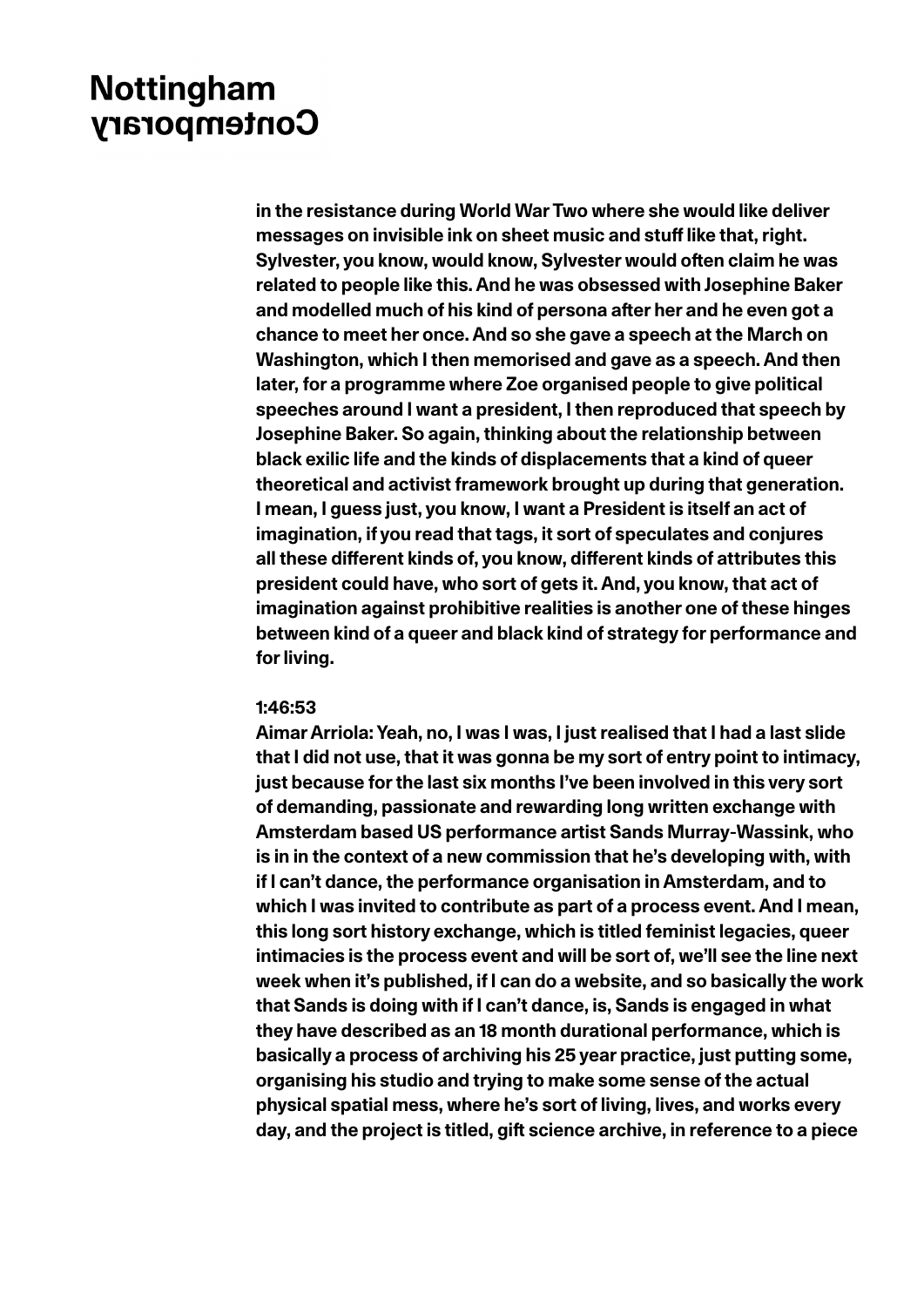**by Carolee Schneemann, who is, of course, Sand's former teacher and a longtime collaborator, and they, they worked quite a bit together for a long time, in a you know, complex, inter generational relationship, in which many, many different sort of elements were at play, admiration, some sort of, you know, a true collaboration. In other instrumentalisation events, we discussed a little bit with Sands you know, the up and downs of intergenerational working away, but it wasn't we discussed intimacy and for Sands, intimacy requires two things, are that intimacy, there's like two prerequisites to intimacy which are, as he says, a smallness and proximity in a way and you know, which is what we cannot have in the current sort of situation anyways. And so I was you know, I've been in our prep sort of meetings have been quite reluctant to say anything about COVID-19. Basically, because I don't know what to say, in in this same lunch event, of the against nature journal issue one, Linn said something quite graphic about her own struggles of, with actually trying to do any work during lockdown, and even the the first sort of months after lockdown, and which was quite helpful to me to understand why I've been so paralysed and why I have been unable to do any sort of thinking about what it means to have intimacy, what it means to be intimate in sort of the current condition. And, and basically, she says that one of the, the one thing that she struggled the most with, in the time of the pandemic was hearing herself think, because all the sort of bodily practices that allows for thinking and writing and being creative, and I guess, being sexual, even, almost all of them, all of them have been taken away, necessarily, we could say. So, you know, the question that she brought onto the table was, how can we create new, temporal, new temporal space for our body in which, you know, that allows for thinking but also allows for smallness and intimacy? And, yeah, and how can we do you know, how can we be creative, encounter others, be spontaneous, and spective? How can we have sex when we need to, you know all the things all the, all we can do is to arrange a meeting on on, you know, Zoom, at a certain time and, you know, stay in front of the computer on a certain sort of modality or fully bodily pressing, which is usually stiff, and rigid? And, yeah, so the conversations with Sands in the last few sort of weeks have been quite sort of helpful in thinking of some of the elements that I knew we were going to be discussing today. And we discussed Ron Athey quite a bit as well with Sands, so I was super glad that you showed those images, and I'm jealous, also, that I won't** 



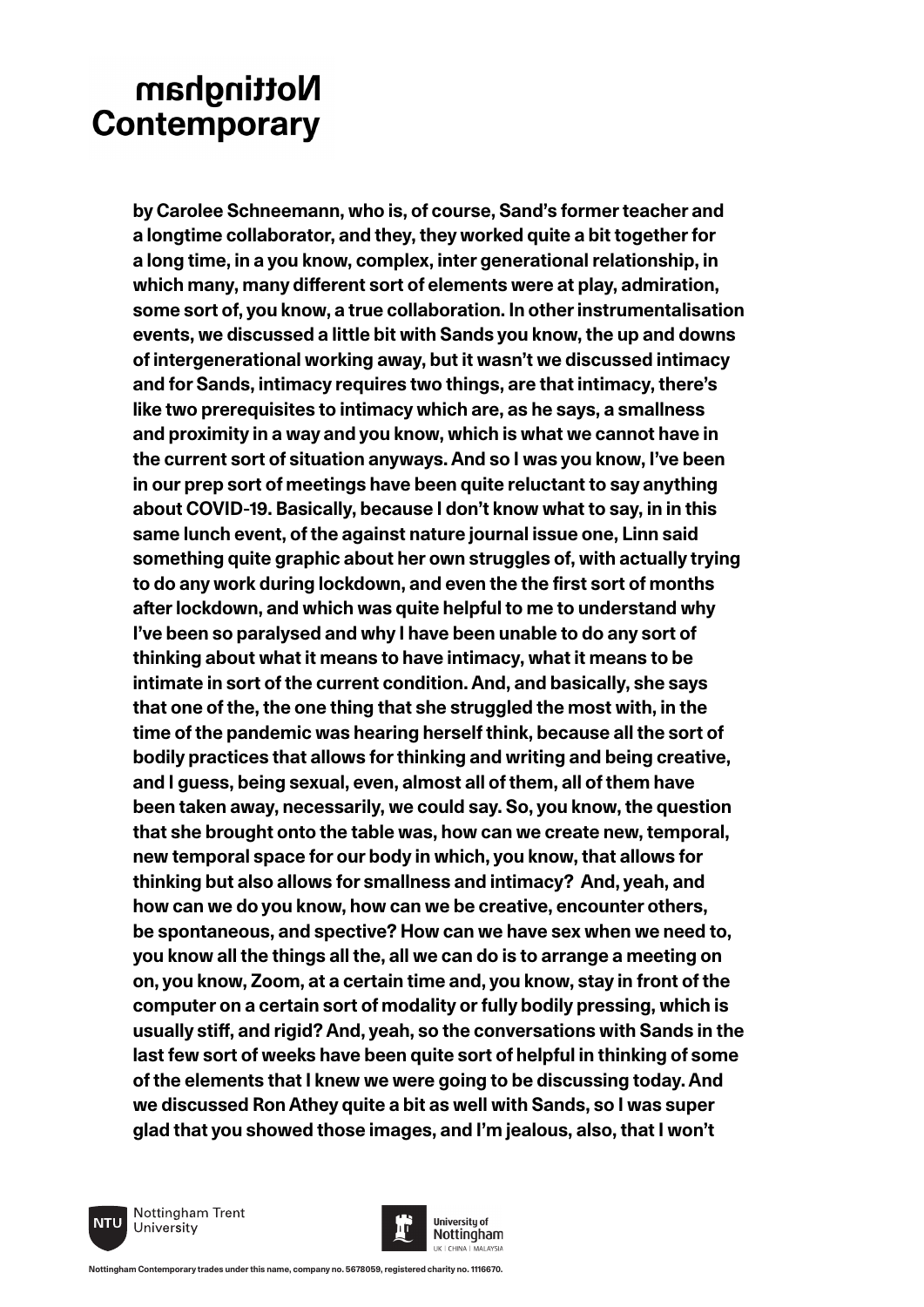**be able, I guess, to see the show in New York, then, you know, because number one, I mean, he needs so much more recognition credit that he deserves, than he gets, you know, Sands, who understands himself as part of a more feminist sort of genealogy and has not, has not been that good in sort of working with other gay male, queer sort of male artist. You know, he sort of recognises Ron as the only male artist with whom he can relate to or, you know, even transcend? You know, I, on that, on Ron, maybe I'm going a bit off topic. But since you know, Malik, I'm going to ask you as a performance studies folk. So we, we talked a little bit about Rebecca Schneider's book, The Body Explicit, this is from 1999 or something. And, you know, something, like we both think that Rebecca has a point in the book when she described the process under which the naked body, the radical body, sort of the explicit body on stage, you know, in a white cube, in the exhibition space, very present, understood as a static and performative strategy, and understood as a, let's say, avant garde canon, as soon as that strategy was you know, passed on to the hands of other subject positions, other corporalities were suddenly deemed branded as inadequate within the modern art space, and Sands and I we both felt that, you know, this somehow explains or in part explains, why Ron's work had hasn't had a more prominent place in in a yeah, let's say the established art system. And I'm going to also ask you, going even more off topic. I'm curious to know if you have any thoughts of why, Andre Lepecki, in his sort of chapter long discussion of Julie Tolentino's sort of revisitation, of reenactment of Ron's self obliteration, he omits the fact that Ron is HIV positive, and in fact, almost any single reference to the AIDS crisis, which I was very struck the first time I read the book, and I'm still kind of looking for a convincing sort of explanation, if you have anything to do on that.**

#### **1:55:14**

**Malik Gaines: Thank you. My dear colleague and chair, Andre Lepecki, I don't know exactly the answer to that question. But you know, I could speculate that maybe, and I don't know. And we would have to ask him that last question you asked, but I could speculate in my own work. Where are the points where I wish not to over determine a kind of personal biographical detail as the kind of entire frame? Like or where do we know that HIV/AIDS is a structure of subjection, even without having to say this person is positive, this person is negative, which**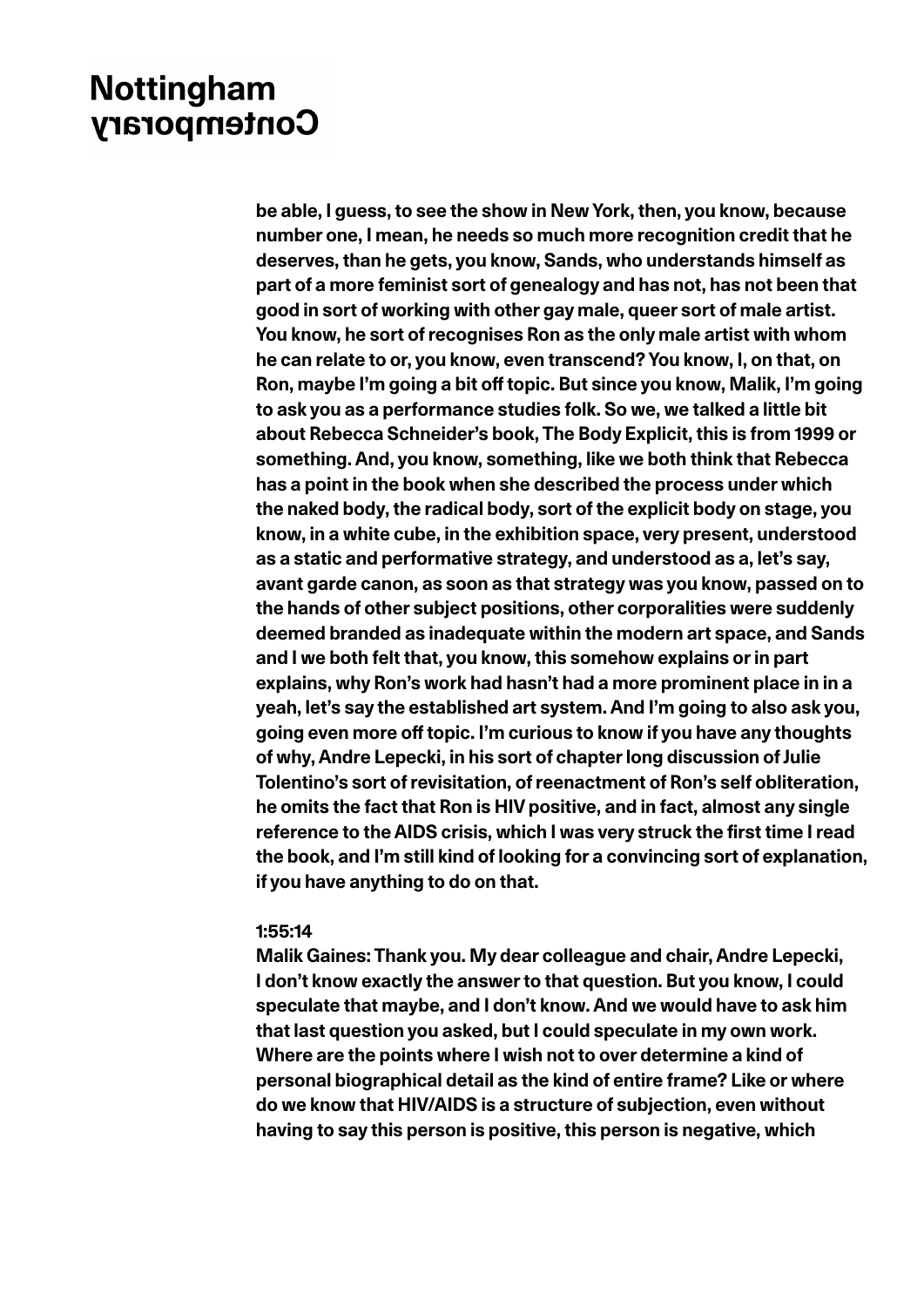**maybe can feel like when making some arguments that can be filled, that could feel like a either reductive or assigning, you know, too much attention to the actual operations of their body? That's, that's one possible answer to that question. The big things about raw and you know, that's a constant question, if in black studies, and, you know, when do we call upon blackness to perform as something you look at and observe? And when do we try to speak of things in different ways? You know, and the same goes with attention to queer subjects. But yeah, that's a that's an interesting question. The question about Ron's work, you know, what I love about now is that my students don't care what the art world used to say, you know, like, what the art world from 1968 to 1989 used to say about things, like they're I don't need that frame, like this euro modernist, you know, avant gardist structure is out with the idea of progress and the human. Like, that's like the, it's like the, it's clearly a kind of, like, racially, and it's a structure of power. That isn't the only way that anyone ever made art. So why would that be that sort of determining lens, you know? How, you know, obviously, I don't know if she told me this herself, or someone else told me this once. But I always have in my mind that RoseLee Goldberg, who's the curator of Performa, in New York, literally doesn't like tattoos. So you can, you know, thread that through the question of like, what is the kind of body and how does it relate to a kind of minimalist understanding of performance art that complied with sort of, you know, white cube priorities. And if you start with Fluxus, and then you go through, you know, some feminist actions, maybe include some of Carolee Schneemann's most ruly performances, then you can have a kind of clean sort of lineage that goes from sculpture to the body, that takes up all the same kind of, you know, modernist avant gardist trajectories. And Ron, of course, is operating outside of that. There was a, you know, there's, it's a really interesting distinction that I think needs more attention. I think there's a moment when, there was a moment in the 80s when experimental theatre and performance art and work like Ron's and work that we might associate with the art world, all were a little closer together. And there was a moment then where they got kind of separated out from each other. I think, Felix Gonzalez Torres spoke against work like Ron Athey's. As as, you know, he obviously was pursuing a much more you know, beautiful and elegant form of minimalism, right. I, you might argue with that distinction, but I would say that that's, you know, the way we come** 



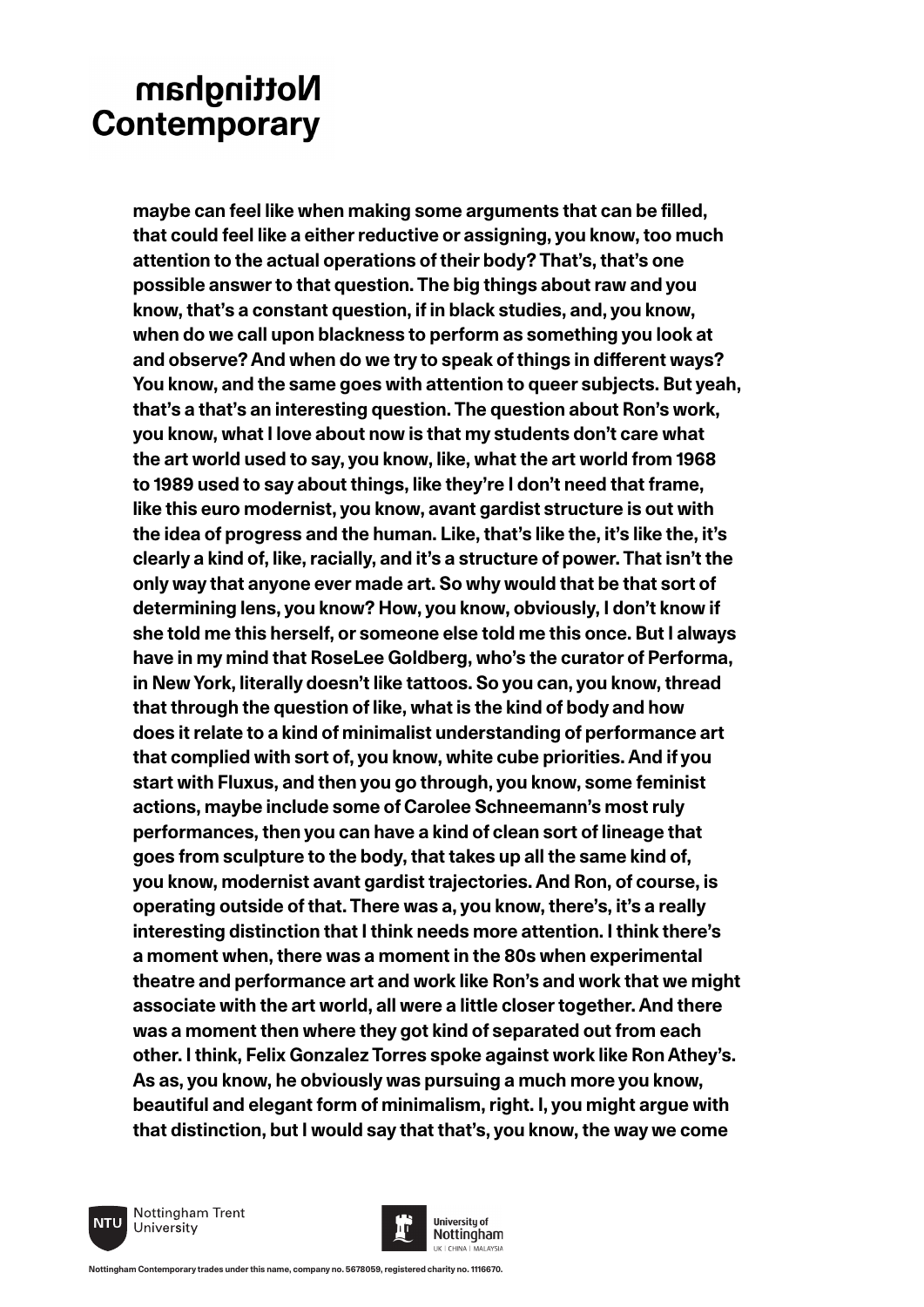**to understand his work very often in museum contexts, those strategies of reduction and isolation, and not a kind of excessive representation that includes bodily fluids, you know. So, and, and, you know, Ron's work is theatre in a certain way, but also has this kind of ritual presence that you can't deny is really in the room with you, that we may be associate more with performance art if we're going to use those kinds of disciplinary distinctions. So yeah, that's a really interesting question. And, you know, I'm heartened that rather than trying to revise all of these categories, that there seems more flexibility now toward abolishing some of these categories as the only way we're allowed to speak about work. You know, art history, I think, is a little further behind. But certainly in performance studies, we've come a long way, because of the kind of interdisciplinary nature, and the other kind of like inside performance studies thing in our own department at NYU, which is sort of the, you know, sort of founding department of performance studies, founded by Richard Schechner, who was, you know, came from theatre in the 60s, and really bringing anthropology and theatre studies together, paying attention to ritual and everyday life. And, you know, then a kind of really theoretical and scholarly side that's sort of characterised by one of the other founders, Barbara Kirschenblatt-Gimblett. And it's, you know, law in our department that there was always a kind of rift between those who think it's okay to get naked and those who don't. And Schechner was like, yeah, take your clothes off roll on the floor, and Barbara Kirschenblatt-Gimblett was like, let's have rigorous scholarship, please. And in my department, those positions kind of got taken up by Jose Munoz and Barbara Browning, Barbara Browning being like, yeah, you know, take your clothes off if you need to, and Jose Munoz being like, let's please keep our clothes on. And so that's just the kind of funny tension in a kind of interdisciplinary department that touches on those kinds of distinctions that you brought up Aimar.**

### **2:01:49**

**Laura Guy: Thanks, it's really interesting to hear you reflect on that. And I think particularly I, I immediately thought of Athey when I saw the documentation of that fountain. And then was like trying to think through these sort of different aesthetics of kind of cultural response to HIV/ AIDS, which I've sort of, I suppose understand sometimes as being also inflated by kind of differences between like East Coast and West Coast**